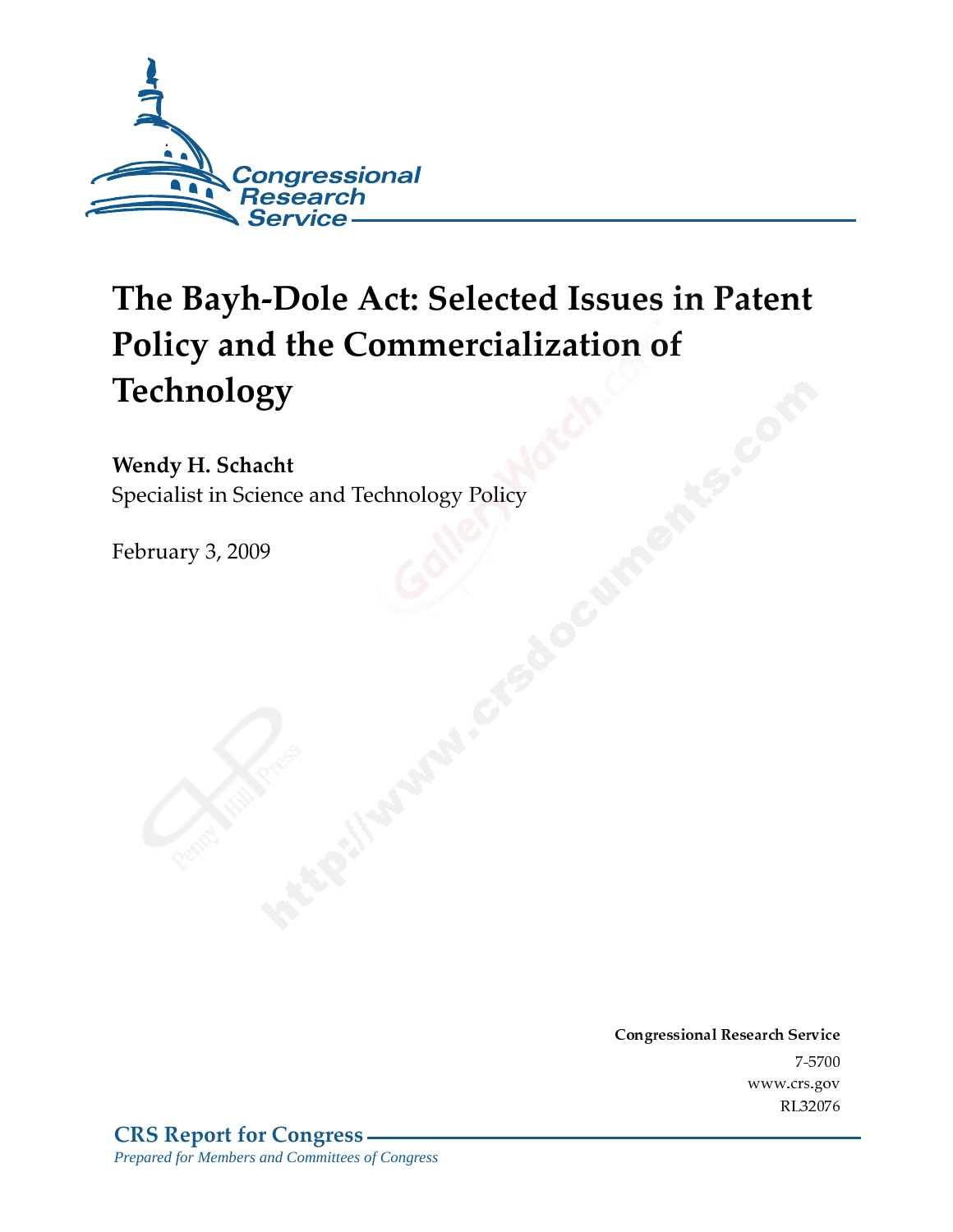### Summary

Congressional interest in facilitating U.S. technological innovation led to the passage of P.L. 96- 517, Amendments to the Patent and Trademark Act (commonly referred to as the Bayh-Dole Act after its two main sponsors). The act grants patent rights to inventions arising out of governmentsponsored research and development (R&D) to certain types of entities with the expressed purpose of encouraging the commercialization of new technologies through cooperative ventures between and among the research community, small business, and industry.

Patents provide an economic incentive for companies to pursue further development and commercialization. Studies indicate that research funding accounts for approximately one-quarter of the costs associated with bringing a new product to market. Patent ownership is seen as a way to encourage the additional, and often substantial investment necessary for generating new goods and services. In an academic setting, the possession of title to inventions is expected to provide motivation for the university to license the technology to the private sector for commercialization in expectation of royalty payments.

The Bayh-Dole Act has been seen as particularly successful in meeting its objectives. However, while the legislation provides a general framework to promote expanded utilization of the results of federally funded research and development, questions are being raised as to the adequacy of current arrangements. Most agree that closer cooperation among industry, government, and academia can augment funding sources (both in the private and public sectors), increase technology transfer, stimulate more innovation (beyond invention), lead to new products and processes, and expand markets. However, others point out that collaboration may provide an increased opportunity for conflict of interest, redirection of research, less openness in sharing of scientific discovery, and a greater emphasis on applied rather than basic research. Additional concerns have been expressed, particularly in relation to the pharmaceutical and biotechnology industries, that the government and the public are not receiving benefits commensurate with the federal contribution to the initial research and development.

Actual experience and cited studies suggest that companies which do not control the results of their investments—either through ownership of patent title, exclusive license, or pricing decisions—tend to be less likely to engage in related R&D. The importance of control over intellectual property is reinforced by the positive effect P.L. 96-517 has had on the emergence of new technologies and techniques generated by U.S. companies.

This report will be updated as events warrant.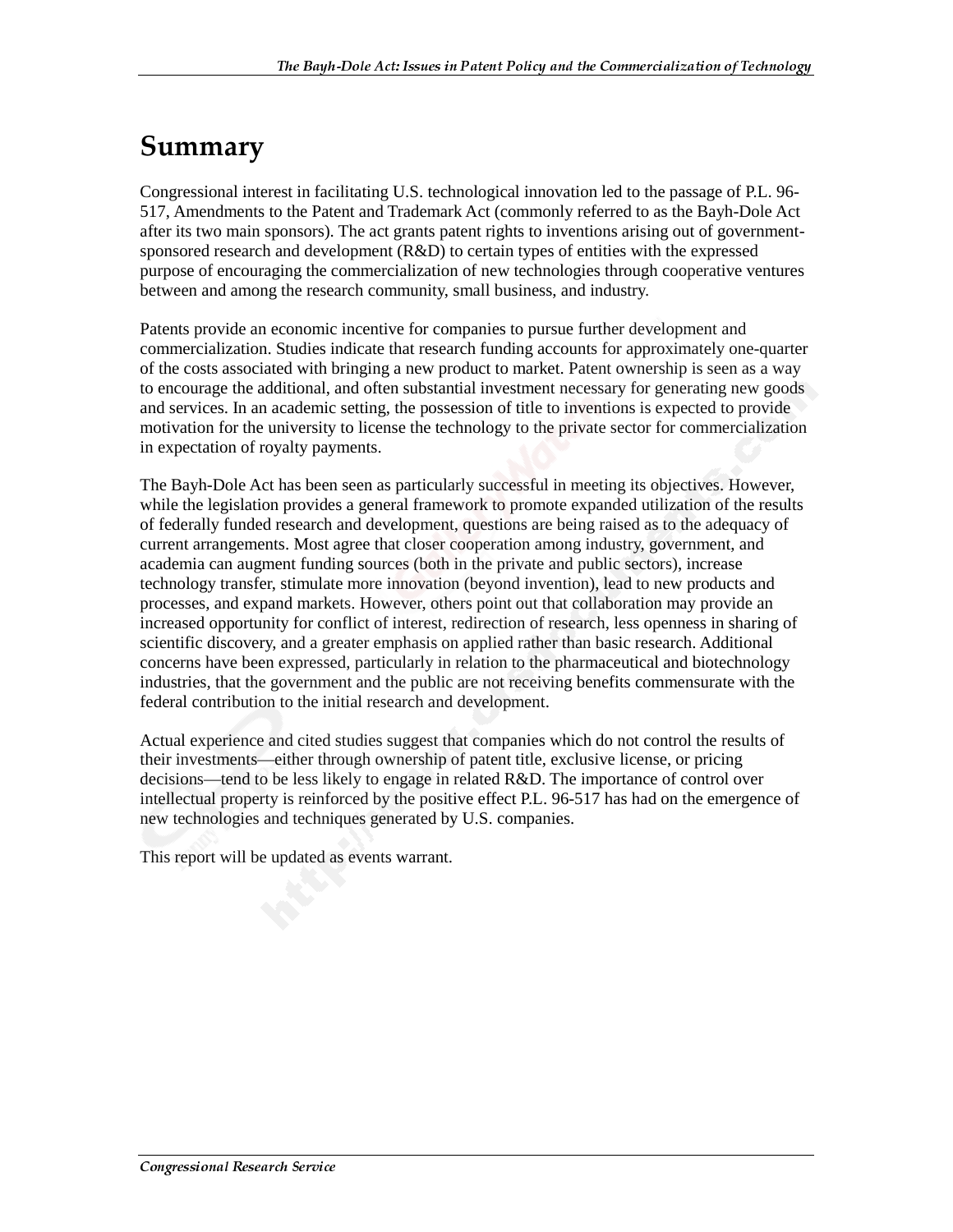### **Contents**

| Government Rights: Royalty Free Licenses and Reporting Requirements 15 |  |
|------------------------------------------------------------------------|--|
|                                                                        |  |
|                                                                        |  |
|                                                                        |  |

### Contacts

|--|--|--|--|--|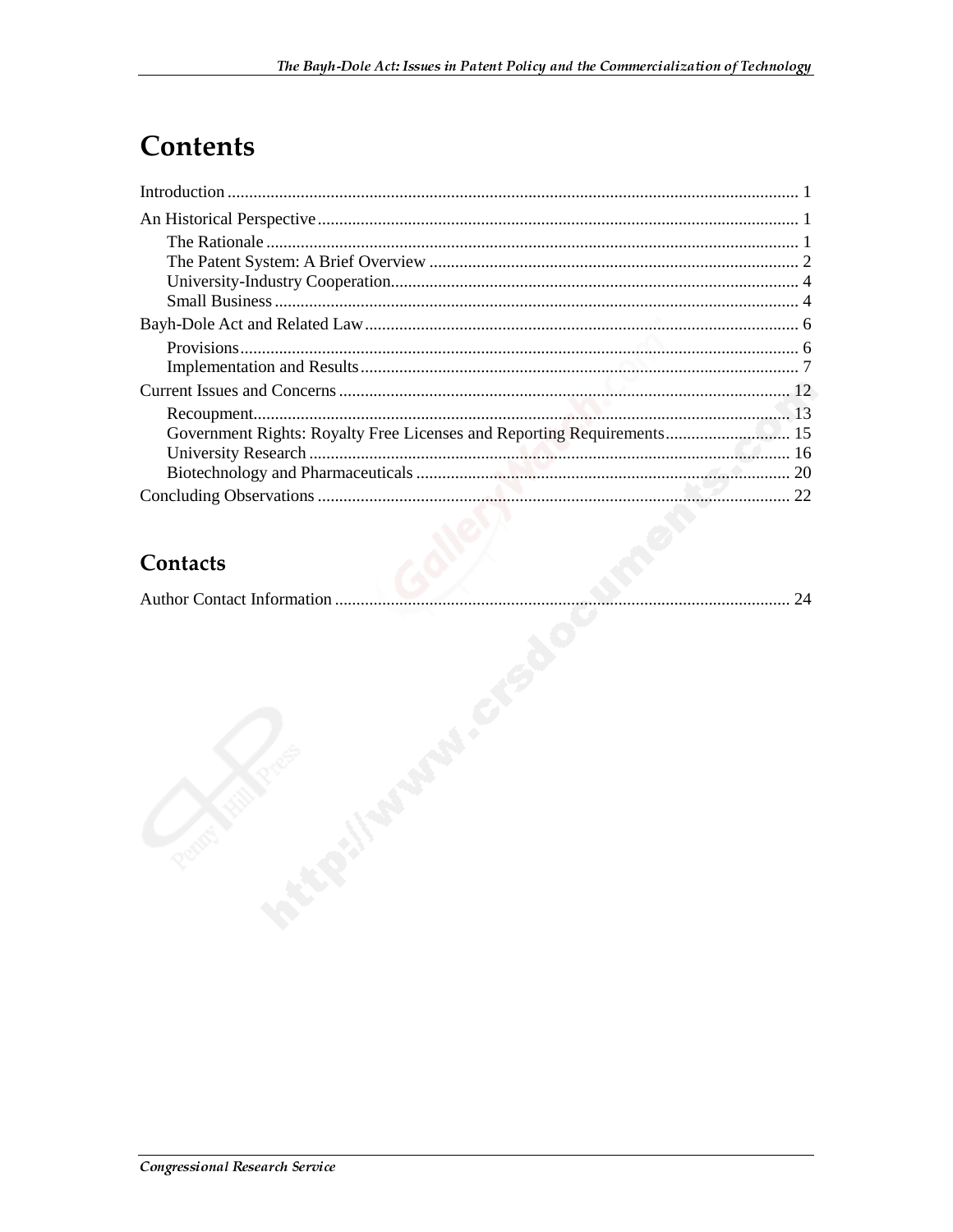# <u>Introduction</u>

Congressional interest in facilitating U.S. technological innovation led to the passage of P.L. 96- 517, Amendments to the Patent and Trademark Act, commonly referred to as the "Bayh-Dole Act" after its two main sponsors former Senators Robert Dole and Birch Bayh. Under this 1980 law, as amended, title to inventions made with government support is provided to the contractor if that contractor is a small business, a university, or other non-profit institution. The legislation is intended to use patent ownership as an incentive for private sector development and commercialization of federally funded research and development (R&D). As a response to congressional efforts to create a unified government patent policy pertaining to inventions made with federal support, the Bayh-Dole Act promotes cooperative activities among academia, small business, and industry leading to new products and processes for the marketplace.

This paper discusses the rationale behind the passage of P.L. 96-517, its provisions, and implementation of the law. Observers generally agree that the Bayh-Dole Act has successfully met its objectives. However, some experts argue that the issues associated with the law's patent policies should be revisited given the current R&D environment. Much of the renewed interest is a result of the legislation's effect on the biotechnology and pharmaceutical industries where critics assert that the private sector is receiving benefits to the detriment of the public interest. Other analysts, particularly in the defense arena, maintain that the existing rights maintained by the government are too restrictive and prevent industry from meeting national needs. Many of these issues and concerns are similar, if not identical to those addressed during the 15 to 20 years of deliberation prior to enactment of the law. These too will be explored to provide a context for current discussions.

# **An Historical Perspective**

#### **The Rationale**

In the late 1970s, the United States Congress was involved in a series of legislative debates over ways to promote private sector development and utilization of federally funded research and development. This was soon followed by expanded congressional interest in additional means to foster technological advancement and commercialization in industry. During the 1980s and 1990s, various initiatives resulted in laws designed to encourage increased innovation-related activities in the business community and to remove barriers to technology development, thereby permitting market forces to operate.<sup>1</sup> Laws promoting cooperative R&D and/or joint ventures involving the federal government, industry, and academia have been a cornerstone of the majority of these efforts and include legislation that created a system to transfer technology from federal laboratories to the private sector; implemented tax incentives for collaborative work; instituted direct and indirect government support for increased R&D; and changed government patent policy to provide an economic inducement for commercialization of federally funded technology, the subject of this report.

<sup>1</sup> For additional discussion see CRS Report RL33528, *Industrial Competitiveness and Technological Advancement: Debate Over Government Policy*, by Wendy H. Schacht.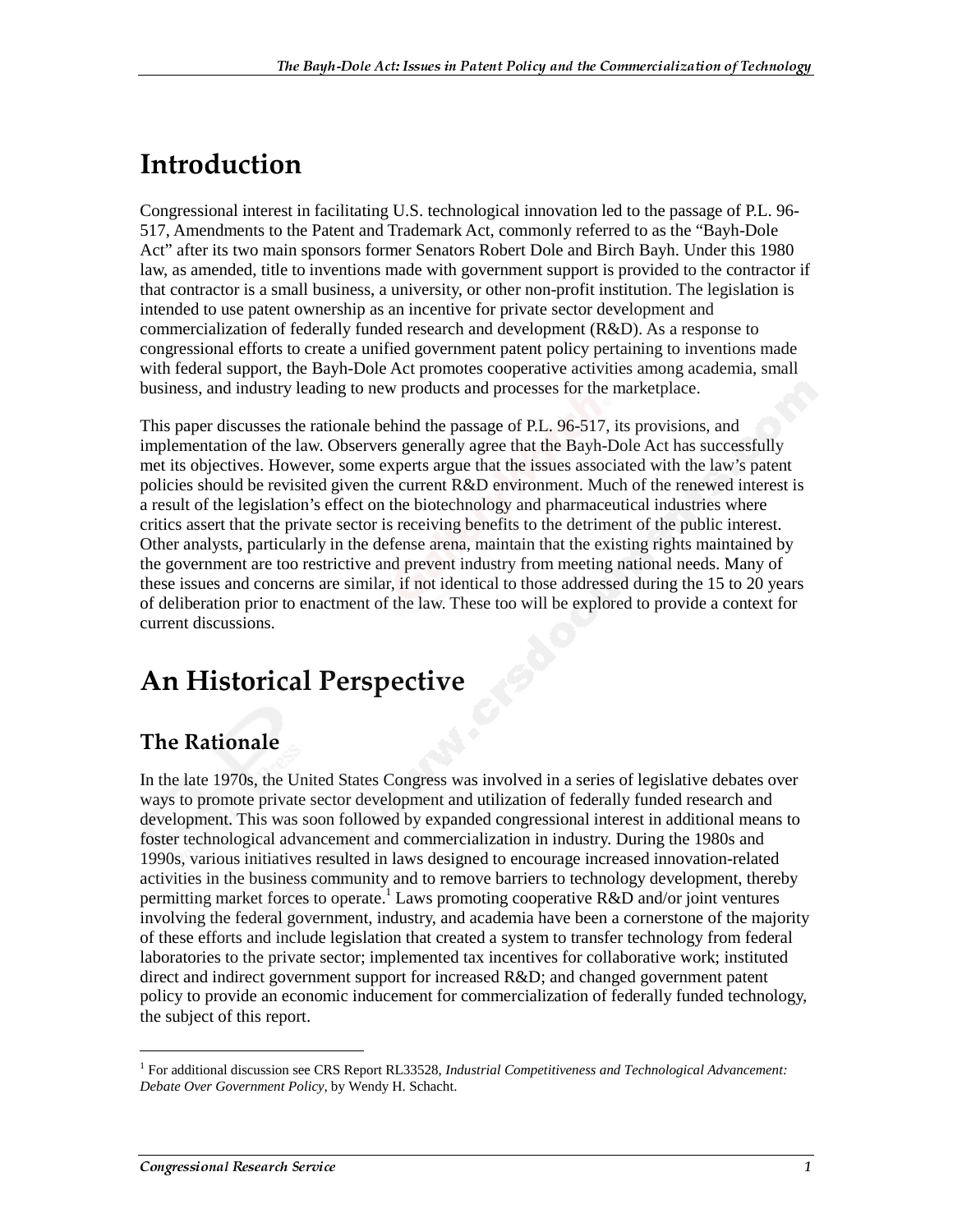P.L. 96-517, the Bayh-Dole Act, was one of the first of these initiatives. Prior to 1980, only 5% of government owned patents were ever used in the private sector although a portion of the intellectual property portfolio had potential for further development, application, and marketing. The Bayh-Dole Act was constructed, in part, to address the low utilization rate of these federal patents. The House report to accompany H.R. 6933 (the House counterpart to the Senate bill that eventually became the Bayh-Dole Act) noted that, at the time the bill was considered, 26 different agency policies existed regarding the use of the results of federally funded R&D. Generally the government retained title to inventions made with government support whether the research was performed in federal laboratories, in universities, or by individual companies. Licenses to use government patents were then negotiated with firms either on a non-exclusive basis (meaning additional companies could use the technology) or, more rarely, for the exclusive use by one manufacturer. However, it was widely argued that without title (or at least an exclusive license) to an invention and the protection it conveys, a company would not invest the additional, and often substantial time and money necessary to commercialize a product or process for the marketplace.

In 1980, the federal expenditure for research and development totaled \$55.5 billion (in constant 2000 dollars).<sup>2</sup> The money typically was used to support research and development to meet the mission requirements of the federal departments and agencies (e.g., defense, public health, environmental quality) or to finance work in areas where there was an identified need for research, primarily basic research, not being performed in the private sector. While the government's investment led to many new inventions that have profoundly influenced our society, many in Congress were of the opinion that additional applications could be pursued by the private sector if provided the proper incentives.

The intent of the new law was to replace this situation with a "single, uniform national policy designed to cut down on bureaucracy and encourage private industry to utilize government financed inventions through the commitment of the risk capital necessary to develop such inventions to the point of commercial application."<sup>3</sup> Expanded technology commercialization was to be accomplished by employing the patent system to augment collaboration between universities (as well as other nonprofit institutions) and the business community to ensure that inventions are brought to market. The Bayh-Dole Act also provides for the increased participation of small firms in the national R&D enterprise under the assumption that these companies tend to be more innovative than larger companies.

### The Patent System: A Brief Overview

The patent system was created to promote invention and innovation. Article I, Section 8, Clause 8 of the U.S. Constitution states: "The Congress Shall Have Power ... To promote the Progress of Science and useful Arts, by securing for limited Times to Authors and Inventors the exclusive Right to their respective Writings and Discoveries ... " Patents are widely believed to encourage innovation by simultaneously protecting the inventor and fostering competition. They provide the inventor with a right to exclude others, temporarily, from use of the invention without compensation. Patents give the owner an exclusive right for 20 years (from date of filing) to further develop the idea, commercialize a product or process, and potentially realize a return on

<sup>2</sup> National Science Board, *Science and Engineering Indicators—2006*, Washington, National Science Foundation, A4- 5.

 $3$  House Committee on the Judiciary, *Report to Accompany H.R.* 6933, 96<sup>th</sup> Cong., 2d Sess., H.Rept. 96-1307, Part 1, 3.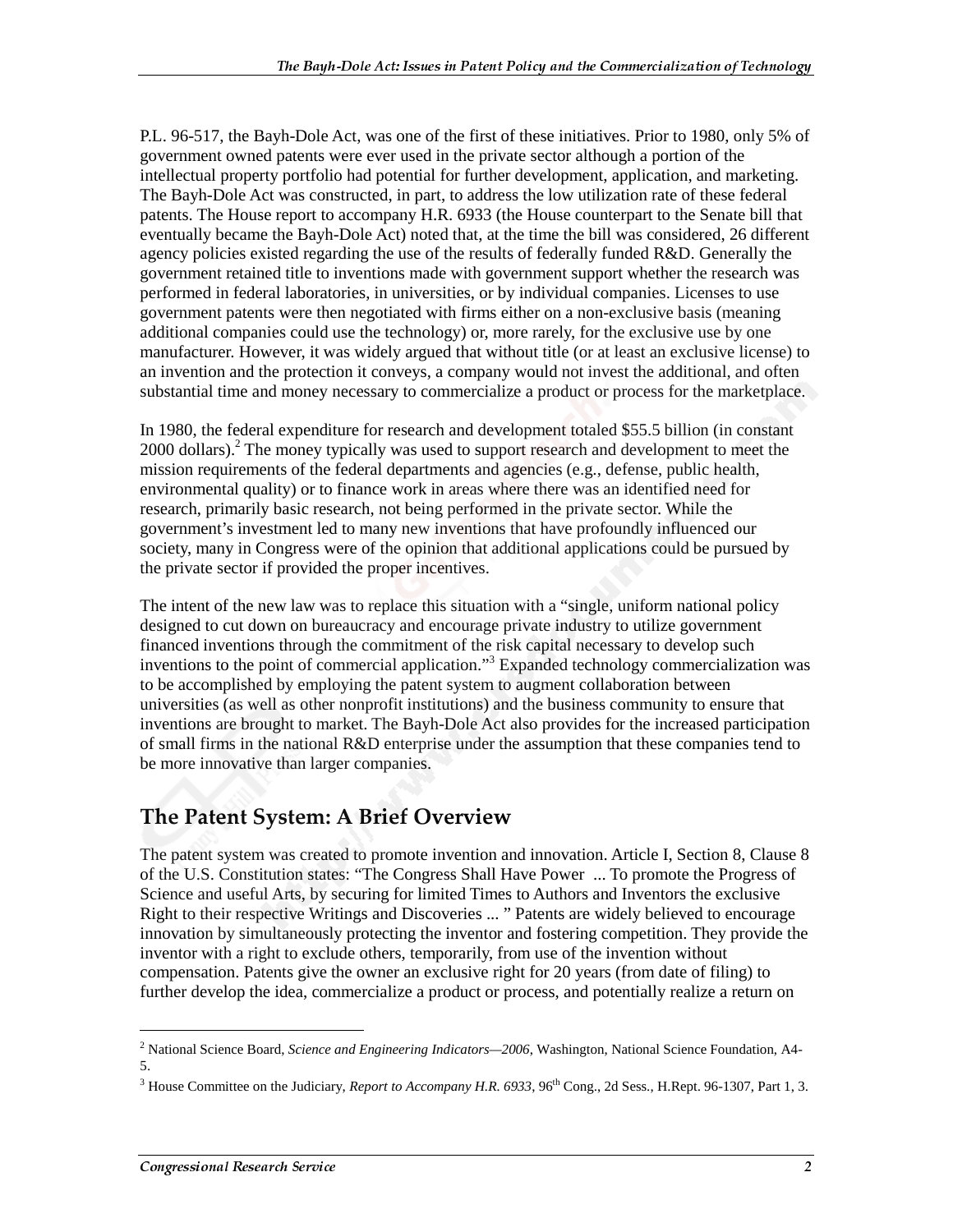the initial investment. Concurrently, the process of obtaining a patent places the concept in the public arena. As a disclosure system, the patent can, and often does, stimulate other firms or individuals to invent "around" existing patents to provide for parallel technical developments or meet similar market needs.<sup>4</sup>

Not everyone agrees that the patent system facilitates innovation. Critics argue that patents provide a monopoly which induces additional social costs. Others assert that the patent system is unnecessary due to market forces that already suffice to create an optimal level of innovation. The desire to obtain a lead time advantage over competitors, as well as the recognition that technologically backward firms lose out to their rivals, may well provide sufficient inducement to invent without the need for further incentives.<sup>5</sup> Some commentators believe that the patent system encourages industry concentration and presents a barrier to entry in some markets and that cross licensing between companies can result in exploitation of other markets.<sup>6</sup> Still other observers believe that the patent system too frequently attracts speculators who prefer to acquire and enforce patents rather than engage in socially productive activity.<sup>7</sup>

The importance of patents varies among industrial sectors. Patents are perceived as critical in the drug and chemical industries in part because of the ease of replicating the finished product. While it is expensive, complicated, and time consuming to duplicate an airplane, it is relatively simple to chemically analyze a pill and reproduce it.<sup>8</sup> Studies have found that in many other industries the protection offered by patents is diminished by the ability to invent around the patent and limited by the disclosure of vital information in the patent itself.<sup>9</sup> In the aircraft and semiconductor industries, patents have not been the most successful mechanism for capturing the benefits of investments. Instead, lead time and the strength of the learning curve were determined to be more important.<sup>10</sup> Later studies bear this out; secrecy and lead time were deemed to have greater effect than patents in the semiconductor and related equipment industry, as well as the aerospace and machine tool industries, among others.<sup>11</sup>

Patents can provide an economic incentive for companies to pursue further development and commercialization. Studies indicate that research funding accounts for approximately one-quarter of the costs associated with bringing a new product to market. According to *The Economist*, "A dollar's worth of academic invention or discover requires upwards of \$10,000 of private capital to

<sup>4</sup> For more information see CRS Report RL32324, *Federal R&D, Drug Discovery, and Pricing: Insights from the NIH-University-Industry Relationship*, by Wendy H. Schacht.

<sup>5</sup> See Frederic M. Sherer, *Industrial Market Structure and Economic Performance* (1970), 384-87.

<sup>&</sup>lt;sup>6</sup> See John R. Thomas, "Collusion and Collective Action in the Patent System: A Proposal for Patent Bounties," *University of Illinois Law Review* (2001), 305.

 $<sup>7</sup>$  Ibid.</sup>

<sup>8</sup> Federic M. Scherer, "The Economics of Human Gene Patents," 77 *Academic Medicine,* December 2002, 1350.

<sup>9</sup> Wesley M. Cohen, Richard R. Nelson, and John P. Walsh, *Protecting Their Intellectual Assets: Appropriability Conditions and Why U.S. Manufacturing Firms Patent (or Not)*, NBER, February 2000, available at http://www.nber.org/papers/w7552.

<sup>&</sup>lt;sup>10</sup> Richard C. Levin, Alvin K. Klevorick, Richard R. Nelson, and Sidney G. Winter, "Appropriating the Returns for Industrial Research and Development," *Brookings Papers on Economic Activity*, 1987, printed in *The Economics of Technical Change*, Edwin Mansfield and Elizabeth Mansfield, eds., (Vermont, Edward Elgar Publishing Co., 1993), 253.

<sup>&</sup>lt;sup>11</sup> Protecting Their Intellectual Assets: Appropriability Conditions and Why U.S. Manufacturing Firms Patent (or Not), Table 1.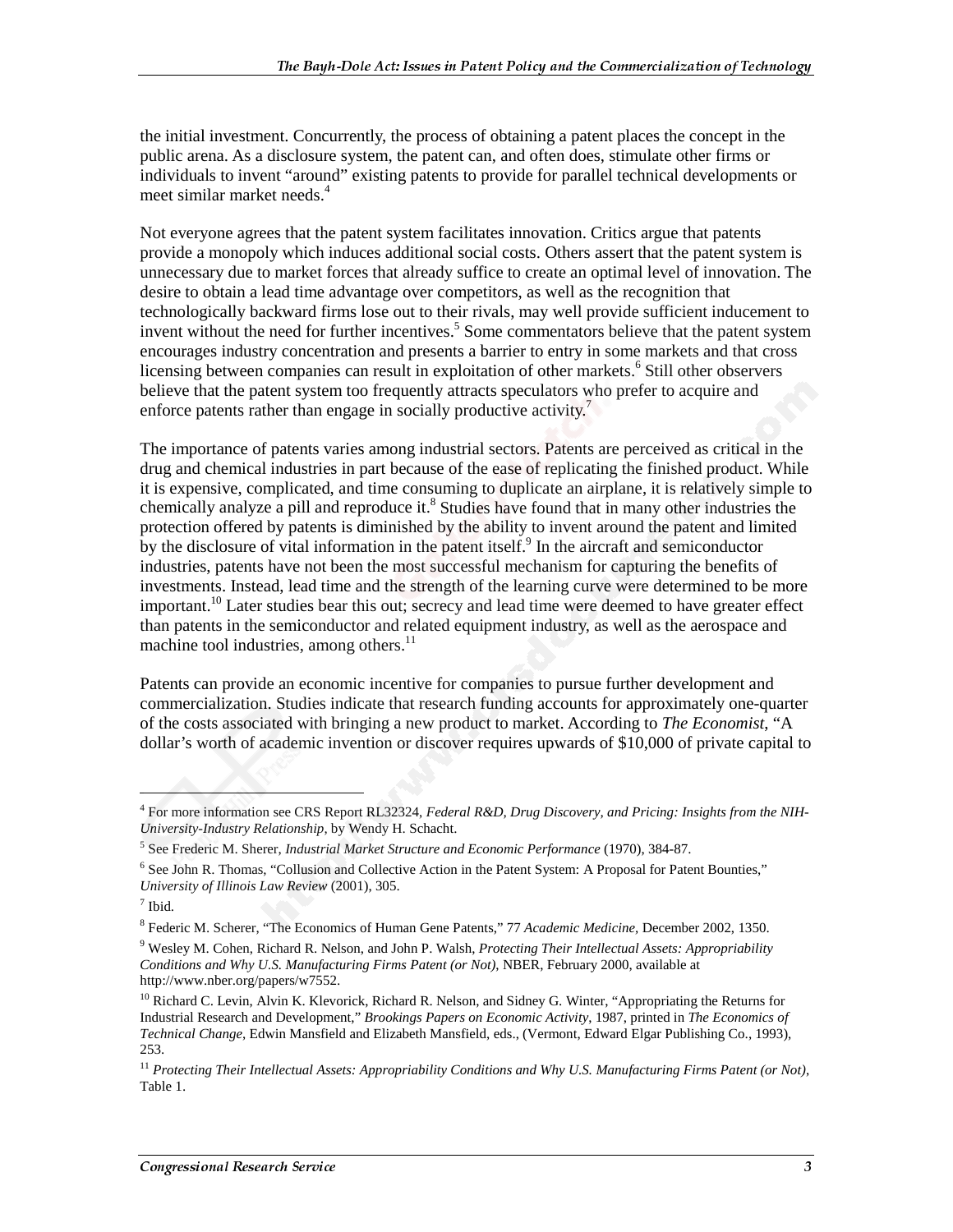bring [it] to market."<sup>12</sup> Patent ownership is seen as a way to encourage the additional, and often substantial investment necessary for new goods and services, particularly in the case of small business. In an academic setting, the possession of title to inventions is expected to provide motivation for the university to license the technology to the private sector for commercialization in anticipation of royalty payments.

#### **University-Industry Cooperation**

Changes to the patent laws embodied in the Bayh-Dole Act had as an objective the facilitation of collaborative ventures between and among academia, industry, and government. In 1980, universities performed 14% of the  $R&D$  undertaken in the United States (similar to today); much of this the fundamental research basic to technological advance.<sup>13</sup> The work is accomplished as part of the education process and provides training for scientists, engineers, and managers subsequently employed by the private sector.

Universities, however, generally do not have the means of production necessary to take the results of research and generate marketable products. Such activities are carried out by industry. Thus, the emphasis in the Bayh-Dole Act on the promotion of cooperative efforts between academia and the business community. By providing universities with intellectual property ownership with which to pursue and structure collaborative ventures, the legislation is intended to encourage the two sectors to work together to generate new goods, processes, and services for the marketplace. Such joint work allows for shared costs, shared risks, shared facilities, and shared expertise.

Prior to World War II, industry was the primary source of funding for basic research in universities. This financial support helped shape priorities and build relationships. However, after the war, the federal government supplanted the private sector as the major financial contributor and became the principal determinant of the type and direction of the research performed in academic institutions. This situation oftentimes resulted in a disconnect between the university and industrial communities. Because the private sector and not the government typically is involved in commercialization, the difficulties in moving an idea from the research stage to a marketable product or process appeared to have been compounded. Thus, efforts to encourage increased collaboration between and among the sectors through the Bayh-Dole Act were expected to augment the contribution of both parties to technological advancement.

### **Small Business**

j

Special consideration concerning patent title was given to small businesses in part because of the role these companies were seen as playing in the generation of new jobs and in technological advancement. Early research supported by several federal agencies concluded that small, high technology companies are the source of significant innovation. An often cited 1982 study financed by the Small Business Administration determined that small firms were 2.4 times as innovative per employees as large companies.<sup>14</sup> Similar work performed at the time the legislation was being considered found that firms of less than 1,000 employees were responsible

<sup>12 &</sup>quot;Innovation's Golden Goose," *The Economist (US)*, December 14, 2002.

<sup>13</sup> National Science Board, *Science and Engineering Indicators—2002*, Washington, National Science Foundation, A4- 9.

<sup>&</sup>lt;sup>14</sup> National Science Board, *Science and Engineering Indicators—1993*, Washington, National Science Foundation, 185.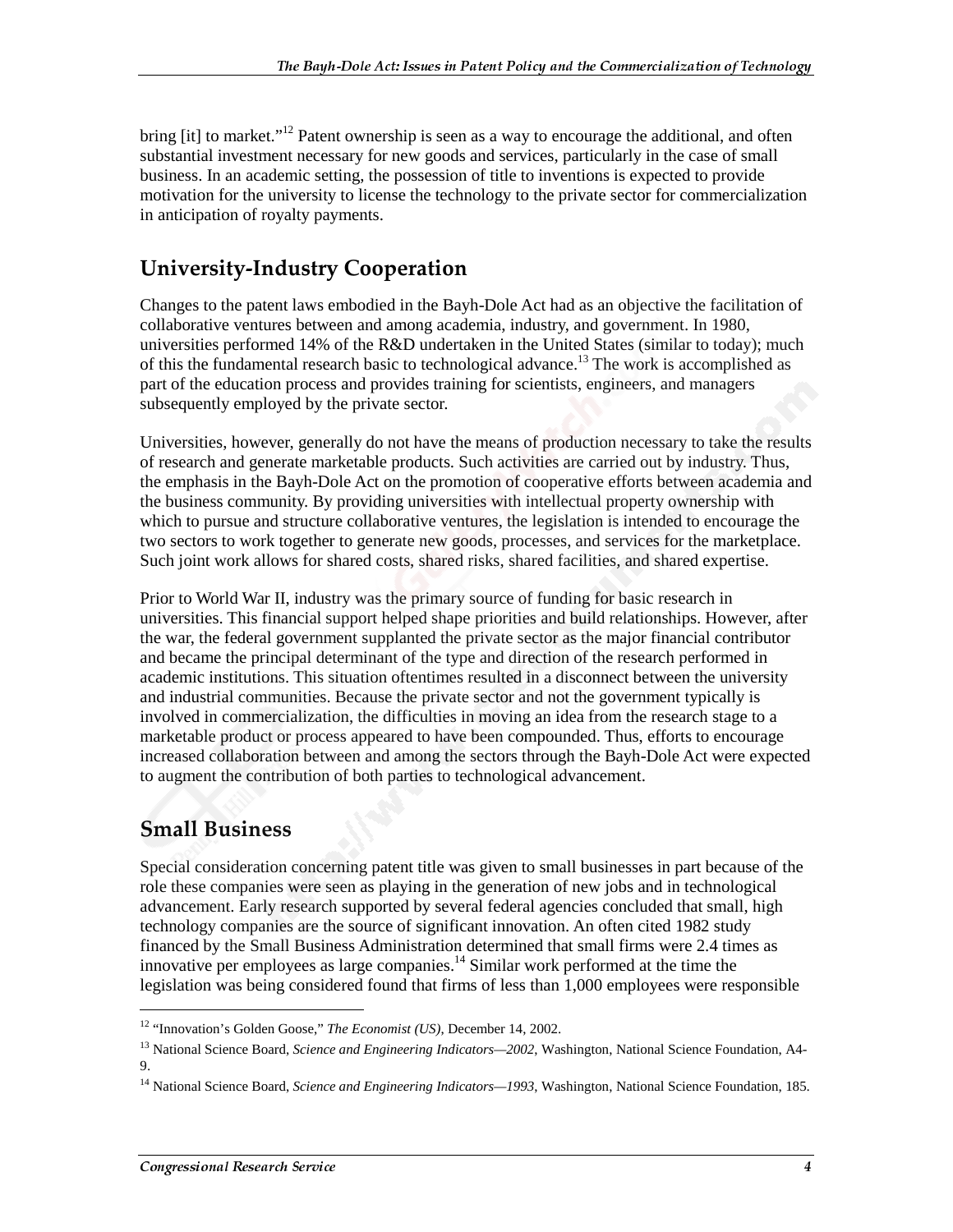for more major innovations than large firms in the years 1953-1966 and for an equal number from 1967-1973.<sup>15</sup> More recent research points to the contribution of small businesses to economic growth "as measured by net new job creation...."<sup>16</sup> Commentators argue that small firms act as entrepreneurs and change agents, undertaking innovative activities that stimulate the evolution of new and existing industries.<sup>17</sup> Therefore, small companies appear to be dominant in certain high technology industries including biotechnology, new materials, information technology and communications.<sup>18</sup>

However, certain caveats need to be stated particularly within the context of small business, innovation, and technology development. Over the years, experts have argued that the contribution of small firms to the economy is overstated. Marc Levinson, writing in Dun's Business Month during the 1980s, maintained that small companies tended to produce fewer goods than larger ones because they are less capital intensive and, on the whole, add less to the gross national product because they offer lower salaries and often do not provide health insurance or pension plans.19 Professors Zoltan Acs and David Audretsch argued that the relationship between company size and innovation capacity varied by industry.<sup>20</sup> One commentator noted that the

value of the innovations tended to increase with the size of the innovating firms. Consequently, ...the interpretations that small firms are more innovative (or more efficient innovators) than large firms because they have introduced a larger number of innovations relative to their employment is unsound. $^{21}$ 

Others maintain that there is no conclusive evidence that firm size affects the "success" of  $R\&D^{22}$ 

An important factor affecting the ability of small companies to effect technological advance appears to be the relationship between these firms and large corporations, a concept that is reflected in the provisions of the Bayh-Dole Act:

the corporate contribution and that of the innovative entrepreneur are characteristically very different from one another and characteristically play complementary roles. Moreover, the contribution of the two together is superadditive, that is, the combined result is greater than the sum of their individual contributions. $^{23}$ 

1

<sup>&</sup>lt;sup>15</sup> National Science Board, *Science Indicators*—1976, Washington, National Science Foundation, 116.

<sup>16</sup> BJK Associates, *The Influence of R&D Expenditures on New Firm Formation and Economic Growth*, Small Business Administration, Office of Advocacy, October 2002, p. 2,

http://www.njit.edu/v2/News/Releases/finalreport\_10-02-02.pdf.

<sup>17</sup> Martin A. Carree and A. Roy Thurik, "Entrepreneurship, Economic Growth and Policy," in *Handbook of Entrepreneurship Research*, Zoltan J. Acs and David B. Audretsch, eds., (New York: Springer Press, 2003), 439.

<sup>18</sup> CHI Research, Inc., *Small Firms and Technology: Acquisitions, Inventor Movement, and Technology Transfer*, Small Business Adminstration, Office of Advocacy, January 2004, p. 4, http://www.sba.gov/advo/research/rs233tot.pdf.

<sup>19</sup> Marc Levinson, "Small Business: Myth and Reality," *Dun's Business Month*, September 1985, 32-33.

<sup>20</sup> Zoltan J. Acs and David B. Audretsch, *Innovation and Small Firms* (Cambridge: The MIT Press, 1990), 50-51.

<sup>21</sup> B.S. Tether, "Small and Large Firms: Sources of Unequal Innovation?," *Research Policy*, November 1998, p. 742.

<sup>22</sup> Charles Brown, James Hamilton, and James Medoff, *Employers Large and Small*, (Cambridge: Harvard University Press, 1990), 10.

<sup>23</sup> William J. Baumol, *Education for Innovation: Entrepreneurial Breakthroughs vs. Corporate Incremental Improvements*, NBER, June 2004, 2-3, available at http://www.nber.org/papers/10578.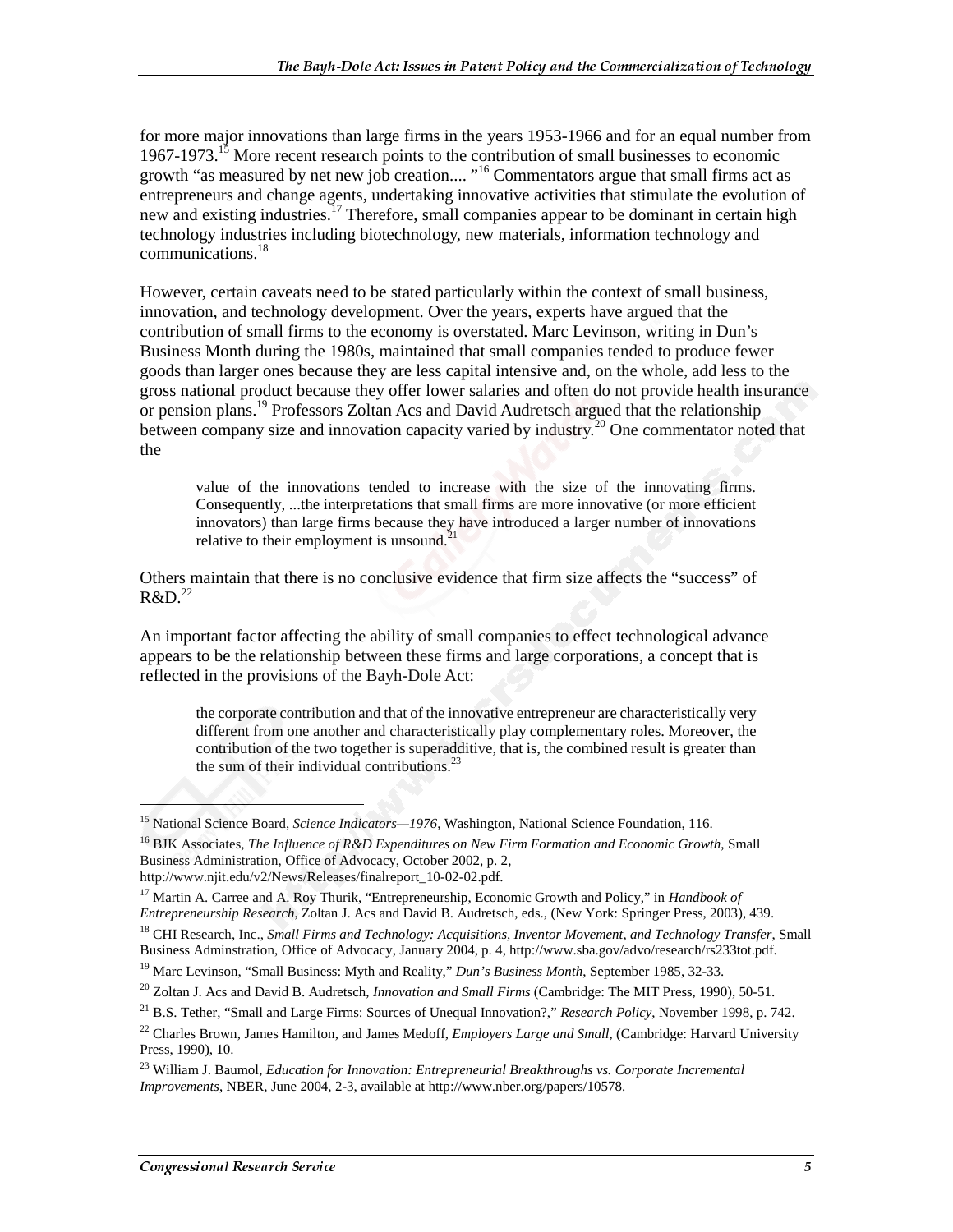A study by the National Academy of Engineering concluded that "small high-tech companies play a critical and diverse role in creating new products and services, in developing new industries, and in driving technological change and growth in the U.S. economy.<sup>324</sup> The reasons for this include the ability of these firms to rapidly develop markets, generate new goods and services and offer product diversity. Small businesses tend to be willing to take those technological risks that are not pursued by large firms and may be in a position to quickly exploit market opportunities. In specific cases, experts note, "an innovative disadvantage of large firms is an innovative advantage for small firms, and vice versa, which can make collaboration between two firms of different size desirable for both parties."25

## **Bayh-Dole Act and Related Law**

#### **Provisions**

In enacting P.L. 96-517, the Congress accepted the proposition that vesting title to the contractor will encourage commercialization and that this should be used to support innovation in certain identified sectors. The law states:

It is the policy and objective of the Congress to use the patent system to promote the utilization of inventions arising from federally-supported research or development; ...to promote collaboration between commercial concerns and nonprofit organizations, including universities; ...to promote the commercialization and public availability of inventions made in the United States by United States industry and labor; [and] to ensure that the Government obtains sufficient rights in federally-supported inventions to meet the needs of the Government and protect the public against nonuse or unreasonable use of inventions....<sup>26</sup>

Each nonprofit organization (including universities) or small business is permitted to elect (within a reasonable time) to retain title to any "subject invention" made under federally funded R&D; except under "exceptional circumstances when it is determined by the agency that restriction or elimination of the right to retain title to any subject invention will better promote the policy and objectives of this chapter."27 The institution must commit to commercialization within a predetermined, agreed upon, time frame. As stated in the House report to accompany the bill, "the legislation establishes a **presumption** [emphasis added] that ownership of all patent rights in government funded research will vest in any contractor who is a nonprofit research institution or a small business."28

Certain rights are reserved for the government to protect the public's interests. The government retains "a nonexclusive, nontransferable, irrevocable, paid-up license to practice or have practiced for or on behalf of the United States any subject invention throughout the world.... " The government also retains "march-in rights" which enable the federal agency to require the

<sup>24</sup> National Academy of Engineering, *Risk & Innovation, The Role and Importance of Small High-Tech Companies in the U.S. Economy* (Washington: National Academy Press, 1995), 37.

<sup>&</sup>lt;sup>25</sup> David R. King, Jeffrey G. Covin, W. Harvey Hegarty, "Complementary Resources and the Exploitation of Technological Innovations," *Journal of Management*, August 1, 2003, 592.

<sup>&</sup>lt;sup>26</sup> P.L. 96-517, sec. 200.

 $27$  Ibid.

<sup>28</sup> *Report to Accompany H.R. 6933*, 5.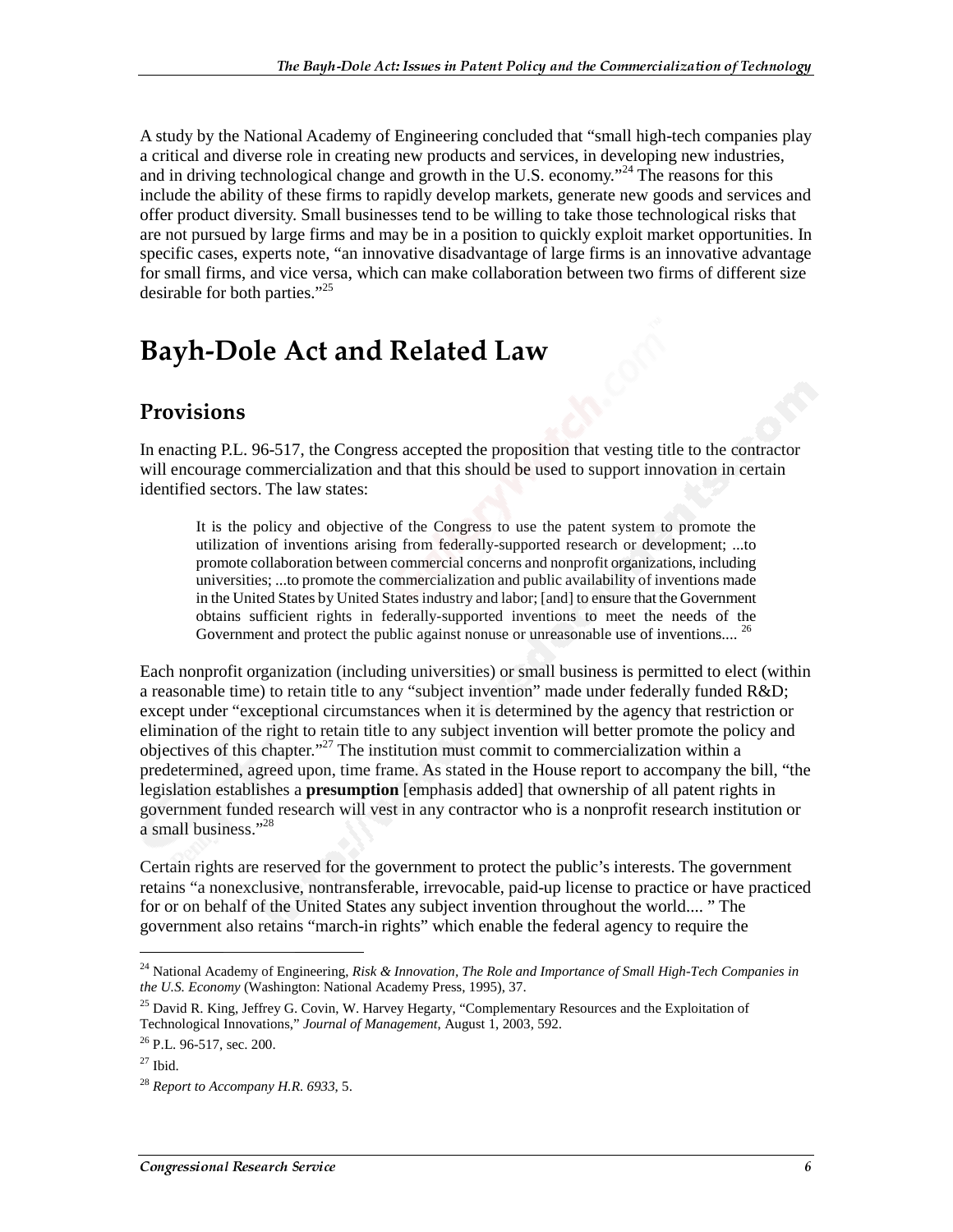contractor (whether he owns the title or has an exclusive license) to "grant a nonexclusive, partially exclusive, or exclusive license in any field of use to a responsible applicant or applicants.... " (with due compensation) or to grant a license itself under certain circumstances. The special situation necessary to trigger march-in rights involves a determination that the contractor has not made efforts to commercialize within an agreed upon time frame or that the "action is necessary to alleviate health or safety needs which are not reasonably satisfied by the contractor....  $"$ 

The government is "authorized" to withhold public disclosure of information for a "reasonable time" until a patent application can be made. Licensing by any contractor retaining title under this act is restricted to companies which will manufacture substantially within the United States. Initially, universities were limited in the time they could grant exclusive licenses for patents derived from government sponsored R&D to large companies (5 of the *then* 17 years of the patent). This restriction, however, was voided by P.L. 98-620, the Trademark Clarification Act of 1984. According to S.Rept. 98-662, extending the time frame for licensing to large firms "is particularly important with technologies such as pharmaceuticals, where long development times and major investments are usually required prior to commercialization."<sup>30</sup>

Most experts continue to argue that patent exclusivity is important for both large and small firms. In a February 1983 memorandum concerning the vesting of title to inventions made under federal funding, then President Ronald Reagan ordered all agencies to treat, as allowable by law, all contractors regardless of size the same as prescribed in P.L. 96-517. This, however, does not have a legislative basis. P.L. 98-620, noted above, further amended Bayh-Dole by loosening the time limitations for both disclosure of an invention to the government agency and for the amount of time provided within which to elect to take title. Nonprofit institutions were subsequently permitted to assign title rights to another organization (e.g., one which markets technology) and government-owned, contractor-operated laboratories (primarily those of the Department of Energy) run by nonprofits were permitted to retain title to inventions made in the facility with the exception of those dedicated to naval nuclear propulsion or weapons development. In addition, the Federal Technology Transfer Act (P.L. 99-502) allows firms regardless of size to be awarded patents generated under a cooperative research and development agreement (CRADA) with a federal laboratory.<sup>31</sup>

#### **Implementation and Results**

The Bayh-Dole Act appears to have met its expressed goals of using "the patent system to promote the utilization of inventions arising from federally-supported research or development; ... and to promote collaboration between commercial concerns and nonprofit organizations, including universities.... "<sup>32</sup> In one of the earliest studies of the legislation, the General Accounting Office (now the Government Accountability Office, GAO) found agreement among university administrators and small business representatives that P.L. 96-517 had "a significant impact on their research and innovation efforts."33 While noting it was not correct to generalize

 $29$  P.L. 96-517, sec. 203.

<sup>30</sup> Senate Committee on the Judiciary, *Report to Accompany S. 2171*, 98th Cong., 2d Sess. S.Rept. 98-662, 1984, 3.

<sup>31</sup> For additional discussion see *Industrial Competitiveness and Technological Advancement: Debate Over Government Policy*.

<sup>32</sup> P.L. 96-517, sec. 200.

<sup>33</sup> U.S. General Accounting Office, *Patent Policy: Recent Changes in Federal Law Considered Beneficial*, RCED-87- (continued...)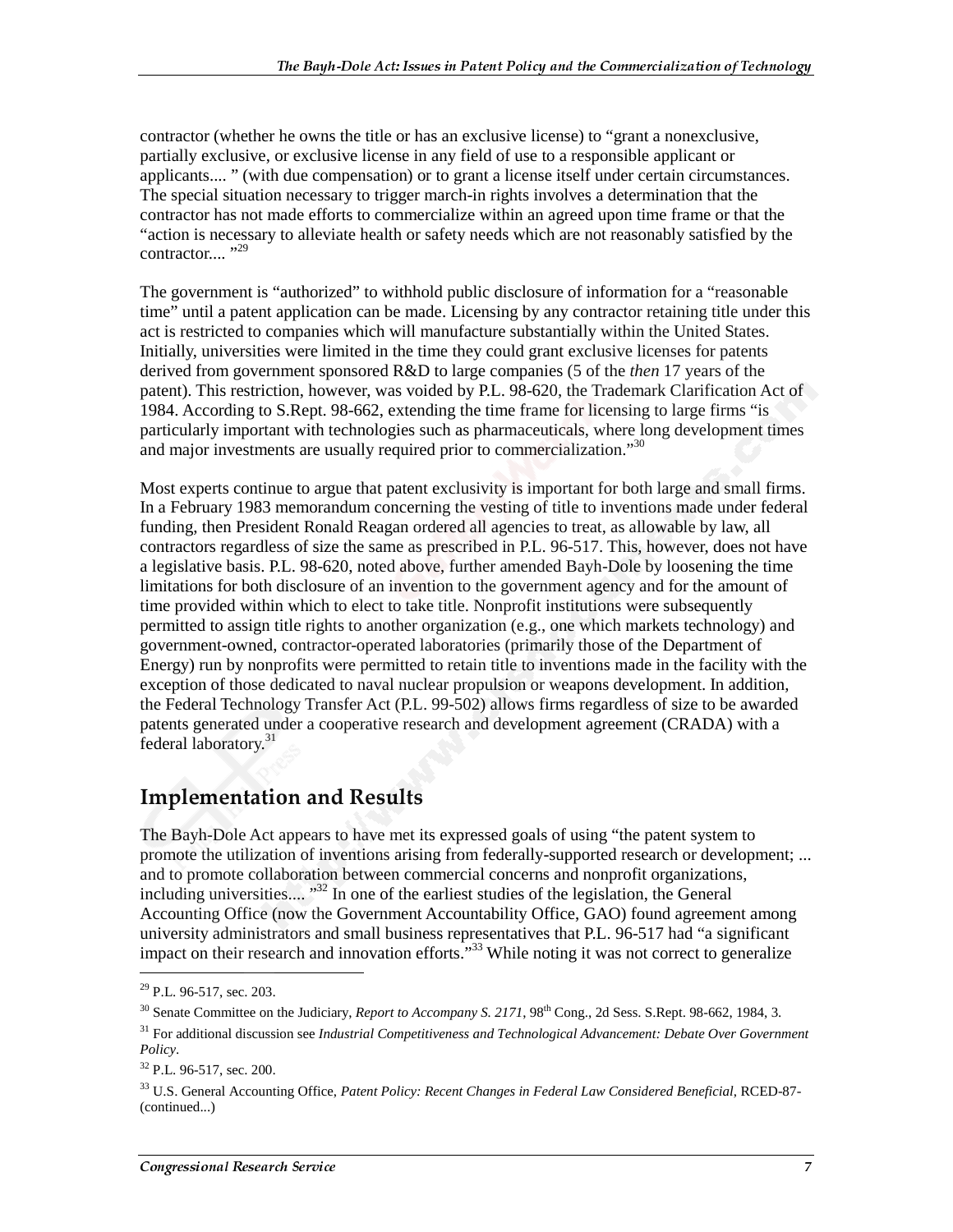about academia from the 25 universities studied, GAO did find that by 1987 all university administrators questioned indicated that the Bayh-Dole Act had "been significant in stimulating business sponsorship of university research, which has grown 74 percent ... " from FY1980 to  $FY1985.<sup>34</sup>$  According to the National Science Foundation (NSF), industry support for academic research grew faster than any other funding source until FY2002. Industry financing expanded from 3.9% of university R&D in 1980 to 7.2% in 2000, although by FY2007 industry support had dropped to 5.4% of academic R&D. In 1980, federal financing comprised 67.5% of the total academic undertaking; by 2000 federal support declined to 58.2% of university funding, yet increased to  $61.6\%$  in FY2007.<sup>35</sup> It should be noted, however, that the federal government still remains the major source of academic research funding.

The majority of the university personnel involved in the GAO study indicated that the increase in industry support for research at universities was "directly" attributed to the patent changes in P.L. 96-517 and P.L. 98-620. Academic faculty interviews conducted by GAO found that "since businesses knew that universities could take title to federally funded inventions, they no longer were concerned that their research efforts could be 'contaminated' by federal funding with the possibility that a federal agency could assert title rights to resulting inventions."36 All respondents agreed that the removal of licensing restrictions on nonprofit institutions (including universities) by P.L. 98-620 was of vital importance in promoting industry-university interaction.<sup>37</sup> This was reinforced by the finding that 9 out of 10 business executives questioned identified the Bayh-Dole Act as an "important factor" in their decisions to fund R&D in academia.<sup>38</sup>

Another GAO study published in May of 1998 reported that agency and university representatives believed the Bayh-Dole Act was meeting its goals as articulated by the Congress and the law had a positive impact on all involved. Academia was "receiving greater benefits from their inventions and were transferring technology better than the government did when it retained title to inventions."39 In addition, the report states that the increased commercialization of federally funded research that resulted from the implementation of the act positively affected both the federal government and the American people. $40$ 

Other experts agree. Yale President Richard Levin argued that the purpose of the Bayh-Dole Act is to transition the results of government funded research "into practice for the benefit of humanity ... " and that results indicate a "pretty emphatic positive answer that the Bayh-Dole Act has created public benefits" with minimal costs.<sup>41</sup> As stated in an article in *The Economist*, the

1

<sup>36</sup> *Patent Policy: Recent Changes in Federal Law Considered Beneficial*, 20-21.

 $37$  Ibid., 16.

38 Ibid., 23.

<sup>(...</sup>continued)

<sup>44,</sup> April 1987, 3.

<sup>34</sup> Ibid., 3.

<sup>&</sup>lt;sup>35</sup> National Science Foundation, "Changes in Federal and Non-Federal Support for Academic R&D Over the Past Three Decades," *InfoBrief*, June 2002 available at http://www.nsf.gov, National Science Foundation, "National Patterns of R&D Resources: 2003, Special Report," available at http://www.nsf.gov/statistics/nsf05308/pdfstart.htm, and National Science Foundation, "Universities Report Continued Decline in Real Federal S&E R&D Funding in FY2007," *InfoBrief*, August 2008, available at http://www.nsf.gov/statistics/infbrief/nsf08320.

<sup>39</sup> U.S. General Accounting Office, *Technology Transfer: Administration of the Bayh-Dole Act by Research Universities*, RCED-98-126, May 1998, 2.

 $40$  Ibid., 15.

<sup>41</sup> National Academy of Sciences, Board on Science, Technology, and Economic Policy, *Workshop on Academic IP:*  (continued...)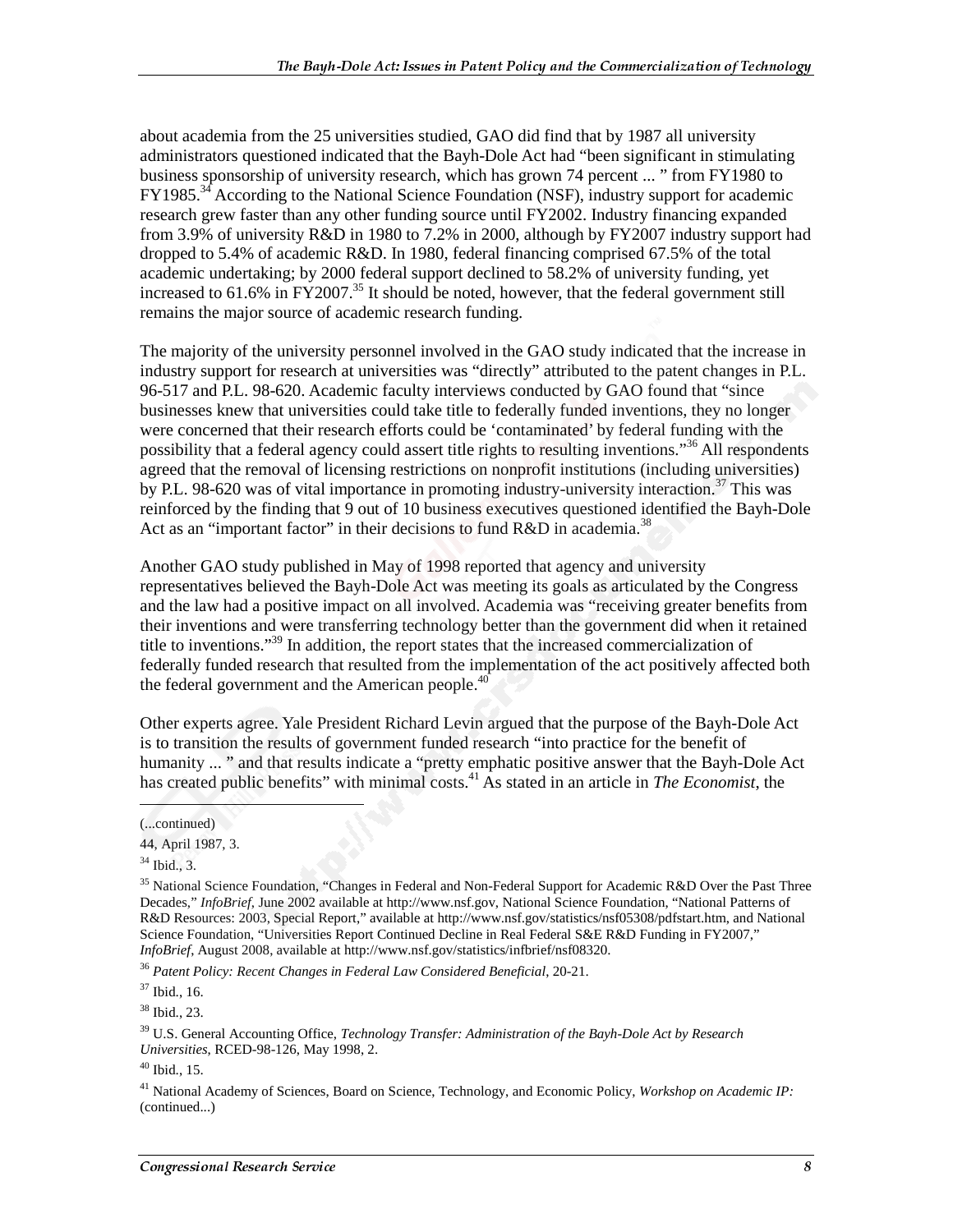Bayh-Dole Act is "[p]robably the most inspired piece of legislation to be enacted in America over the past half-century.... "<sup>42</sup>

One of the major factors in the reported success of the Bayh-Dole Act is the certainty it conveys concerning ownership of intellectual property. The Director of Stanford University's Office of Technology Licensing, Katherine Ku, noted that exclusivity is what motivates firms to invest financial and human resources in technology development.<sup>43</sup> It provides an incentive for universities to take the time and effort to pursue a patent and to license those patents in its portfolio. This has led to a significant increase in academic patenting. In 1980, 390 patents were awarded to universities;<sup>44</sup> by 2005, the number increased to  $2,725$ .<sup>45</sup>

Academia has become a major source of innovation for local and regional economic development. In the latest published survey (FY2007) performed by the Association of University Technology Managers (AUTM), universities identified 686 new products that were marketed that year based on academic R&D. In addition, the survey indicated that during FY2007 more than 555 new companies were created to commercialize university research while 5,109 new licenses/options were granted, with small businesses primarily responsible for the commercialization. Since 1980, more than 6,270 new companies have been established to develop and market academic R&D.<sup>46</sup>

Many of the start-up businesses created from university R&D were associated with just seven schools including the Massachusetts Institute of Technology (MIT), the University of California, California Tech, the University of Minnesota, the Johns Hopkins University, the University of Utah, and the University of Virginia.<sup>47</sup> While only a few universities earn large returns from licensing,<sup>48</sup> studies indicated that licensing by the University of California system generates \$91 million in net licensing income annually with Columbia University receiving approximately \$80 million and Florida State University \$45 million.<sup>49</sup> During FY2004, the Association of University Technology Managers found that \$1.4 billion in royalties were generated from 11,414 university licenses. $50$ 

<sup>(...</sup>continued)

*Effects of University Patenting and Licensing on Commercialization and Research*, April 17, 2001 [transcript], 261-262 available at http://www.nas.edu.

<sup>42</sup> *Innovation's Golden Goose.*

<sup>43</sup> *Workshop on Academic IP: Effects of University Patenting and Licensing on Commercialization and Research*, 9.

<sup>44</sup> *Science and Engineering Indicators—1993*, 430.

<sup>&</sup>lt;sup>45</sup> U.S. Patent and Trademark Office, Utility Patents Assigned to U.S. Colleges and Universities, available at http://www.uspto.gov/web/offices/ac/ido/oeip/taf/univ/asgn/table\_1\_2005.htm.

<sup>46</sup> Association of University Technology Managers, *U.S. AUTM Licensing Survey: FY2007*, available at http://www.autm.net/Content/NavigationMenu/Surveys/LicensingSurveysAUTM/FY2007LicensingActivitySurvey/AU TMUSLS07FINAL.pdf.

<sup>47</sup> Goldie Blumenstyk, "Income From University Licenses on Patents Exceeded \$1-Billion," *The Chronicle of Higher Education*, March 22, 2002.

<sup>48</sup> Harun Bulut and GianCarlo Moschini, *U.S. Universities' Net Returns from Patenting and Licensing: A Quantile Regression Analysis*, Iowa State University Working Paper-06-WP 432, September 2006, 2 available at http://www.card.iastate.edu.

<sup>&</sup>lt;sup>49</sup> Gregory K. Sobolski, John H. Barton, Ezekiel J. Emanuel, "Technology Licensing, Lessons From the US Experience," *Journal of the American Medical Association*, December 28, 2005, 3138.

<sup>50</sup> Association of University Technology Managers, *AUTM Licensing Survey: FY2004*, available at http://www.autm.net/about/dsp.pubDetail2.cfm?pid=28.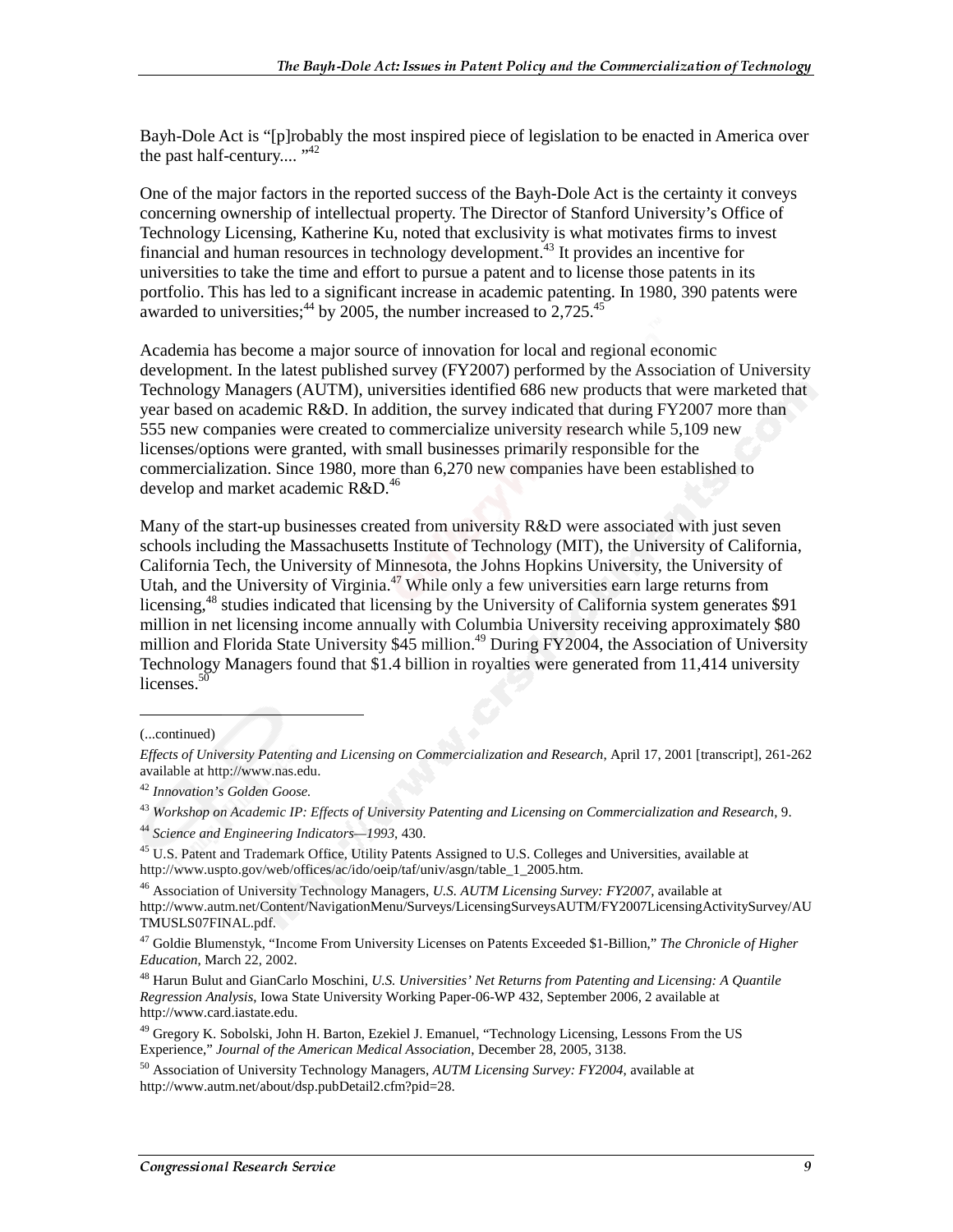However, several analysts argue that "Bayh-Dole was only one of a number of important factors behind the rise of university patenting and licensing activity."<sup>51</sup> In a study of the technology transfer and patenting activities of the University of California, Stanford University, and Columbia University, Professor David Mowery and his colleagues concluded that increased federal funding for basic biomedical research, expanded research in biotechnology, specific court rulings, and government policies augmenting what can be patented all contributed to the rise in academic intellectual property activities. According to their assessment, the Bayh-Dole Act had "little impact on the content of academic research." The pursuit of patenting and licensing at universities has expanded because of changes in biomedical and biotechnology  $R&D$ , not because of the act.<sup>52</sup> Later work by Professor Mowery follows this approach, arguing that "the emphasis" on the Bayh-Dole Act as a catalyst to these interactions [increased university-industry cooperation and technology transfer] also seems somewhat misplaced, ignoring as it does the long history, extending to at least the earliest decades of the  $20<sup>th</sup>$  century, of collaboration and knowledge flows between universities and industry in the United States."<sup>53</sup>

Other experts criticize this assessment and point out that the act had the most significant impact on universities that were not actively engaged in patenting prior to its passage.<sup>54</sup> Proponents of this position argue that as a result of the Bayh-Dole Act, in part, "university patenting increased particularly rapidly during the second half of the 1980s and early 1990s."<sup>55</sup> This growth in patenting has been concentrated in "middle-tier" schools, not just the top research universities.<sup>56</sup> Researchers who take this position suggest that the Mowery et al. study focused solely on universities that were previously involved in patenting and licensing and may not have fully considered patent problems that existed before the legislation was implemented. According to critics of the study, the analysts also failed to take into account changes in the venture capital industry that promoted the development of start-up companies to commercialize the results of university  $R&D.57$ 

Other research questions the effect of increased university licensing on U.S. innovation. A study by Bhavan Sampat suggests that while the Bayh-Dole Act augmented patent and licensing by universities, these activities are just " ... one of many channels through which universities make economic contributions and in most industries less important contributions than those made by placing scientific and technological information in the public domain."<sup>58</sup> This author's work

<sup>51</sup> David C. Mowery, Richard R. Nelson, Bhaven N. Sampat, and Arvids A. Ziedonis, "The Growth of Patenting and Licensing by U.S. Universities: An Assessment of the Effects of the Bayh-Dole Act of 1980," *Research Policy* 30, 2001, 99.

<sup>52</sup> Ibid., 100.

<sup>53</sup> David C. Mowery, *The Bayh-Dole Act and High-Technology Entrepreneurship in U.S. Universities: Chicken, Egg, or Something Else?*, paper prepared for the Eller Center conference on "Entrepreneurship Education and Technology Transfer," University of Arizona, January 21-22, 2005, available at http://entrepreneurship.eller.arizona.edu/docs/ conferences/2005/colloquium/D\_Mowery.pdf.

<sup>54</sup> *Workshop on Academic IP: Effects of University Patenting and Licensing on Commercialization and Research*, 17.

<sup>55</sup> *Science and Engineering Indicators—1993*, 152.

<sup>56</sup> Ibid., 152 and *Workshop on Academic IP: Effects of University Patenting and Licensing on Commercialization and Research*, 57-58.

<sup>57</sup> Ashley J. Stevens, "Is Bayh-Dole Under Siege Again?" *Technology Access Report*, July 2001. See also Lori Turk-Bicakci and Steven Brint, "University-Industry Collaboration: Patterns of Growth for Low- and Middle-Level Performers," *Higher Education*, January 2005, 61-89.

<sup>&</sup>lt;sup>58</sup> Bhavan N. Sampat, "Patenting and US Academic Research in the 20<sup>th</sup> Century: The World Before and After Bayh-Dole," *Research Policy*, July 2006, 773.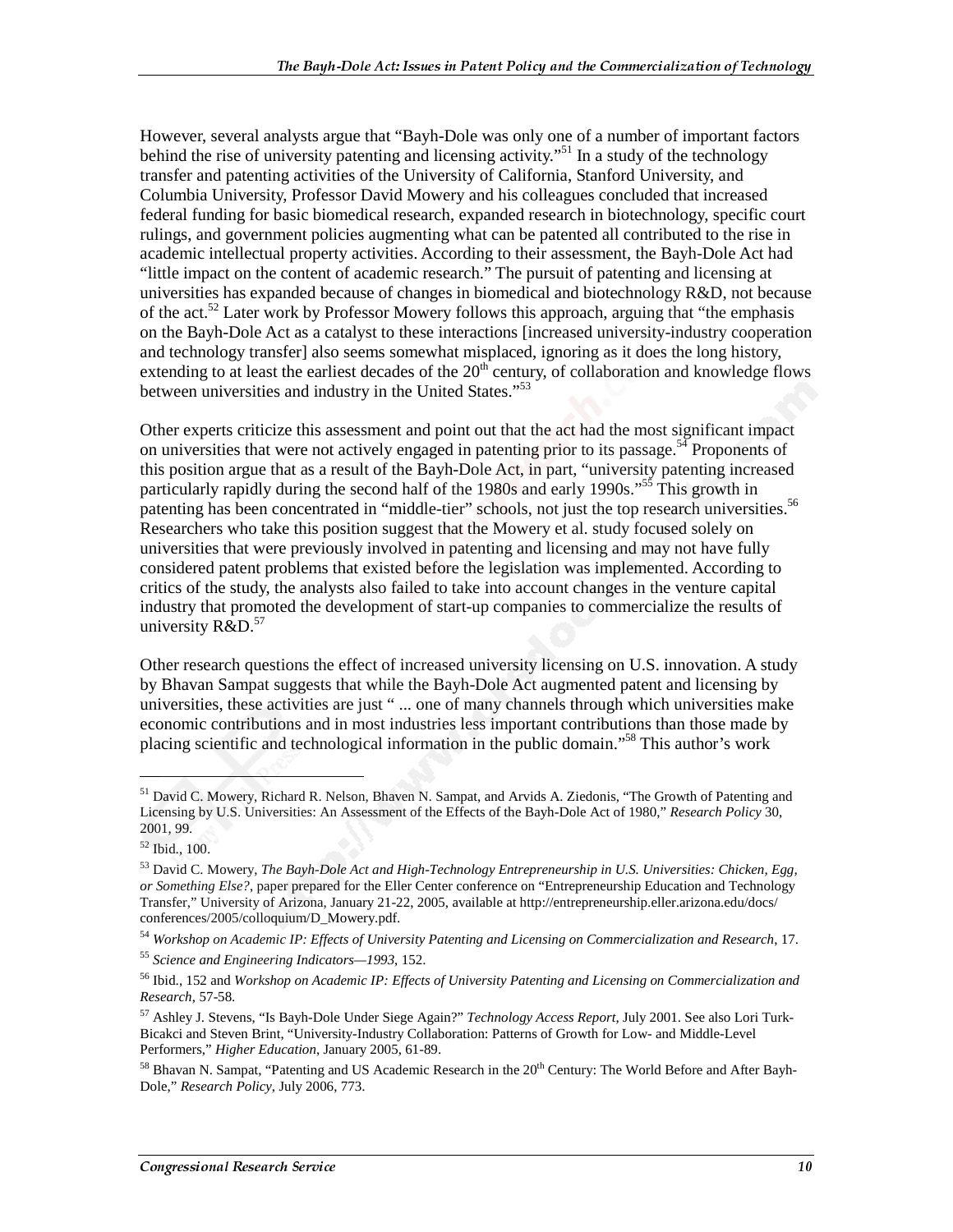indicates that " ... there is little evidence that increased university patenting and licensing has facilitated increased technology transfer or any meaningful growth in the economic contributions of universities."59

However, commentators argue that the provisions of the Bayh-Dole Act provide incentives to take university inventions and develop them into products for the marketplace.<sup>60</sup> University technology generally is in the early stage and not yet ready for commercialization, requiring additional funding and the involvement of faculty to move the idea into a marketable product.<sup>61</sup> While most universities do not receive large amounts of funds as a result of licensing their technologies, it

is clear from the evidence ... that faculty involvement in the further development of university technologies is an important element in getting those technologies to market. Mechanisms to ensure such efforts are an important element of commercialization regardless of whether those mechanisms included licensing by universities.<sup>62</sup>

In addition, Professor Scott Shane observes:

Because universities exploit their inventions primarily through the licensing of technology, and licensing is not equally effective across all technologies ... the incentive to become more commercially focused led universities to concentrate their patenting in fields in which knowledge is transferred effectively through licensing.<sup>63</sup>

While the effects of the Bayh-Dole Act on the small business sector have not been as extensively studied, the results appear similar. All eight small business owners interviewed by GAO for its 1987 study indicated that the patent changes had a significant beneficial effect on research, development, and innovation in their firms.<sup>64</sup> Perhaps most illustrative of the influence of the Bayh-Dole Act on small business is the biotechnology industry. According to Dr. Bernadine Healy, the former Director of the National Institutes of Health (NIH), P.L. 96-517 was responsible for the development and growth of the biotechnology sector.<sup>65</sup> The biotechnology industry primarily is composed of small firms that are developing technologies and techniques derived from R&D funded by NIH. Many of these companies have been established by NIH alumni or university professors previously supported by NIH grants. In Senate testimony delivered on August 1, 2001, Dr. Marie Freire, then Director of the Office of Technology Transfer at NIH, stated that "[i]t is widely recognized that the Bayh-Dole Act and the Federal Technology Transfer Act continue to contribute to the global leadership of the U.S. biomedical enterprise.... " An industry that was in its infancy when the Bayh-Dole Act was passed, by the end of 2005 1,415

1

<sup>59</sup> Ibid, 773.

<sup>60</sup> Marie Thursby, Jerry Thursby, and Emmanuel Dechenaux, *Shirking, Shelving, and Sharing Risk: The Role of University License Contracts*, April 9, 2004, National Bureau of Economic Research, available at http://www.nber.org/ ~confer/2004/entf04/thursby.pdf.

<sup>61</sup> Jerry G. Thursby and Marie C. Thursby, *University Licensing Under Bayh-Dole: What are the Issues and Evidence?*, May 2003, available at http://opensource.mit.edu/papers/Thursby.pdf.

 $62$  Ibid.

 $63$  Scott Shane, "Encouraging University Entrepreneurship? The Effect of the Bayh-Dole Act on University Patenting in the United States," *Journal of Business Venturing* 19, 2004, 128.

<sup>64</sup> *Patent Policy: Recent Changes in Federal Law Considered Beneficial*, 4.

<sup>&</sup>lt;sup>65</sup> House Committee on the Judiciary, *Biotechnology Development and Patent Law*, 102d Cong., 1<sup>st</sup> Sess., November 20, 1991, 48.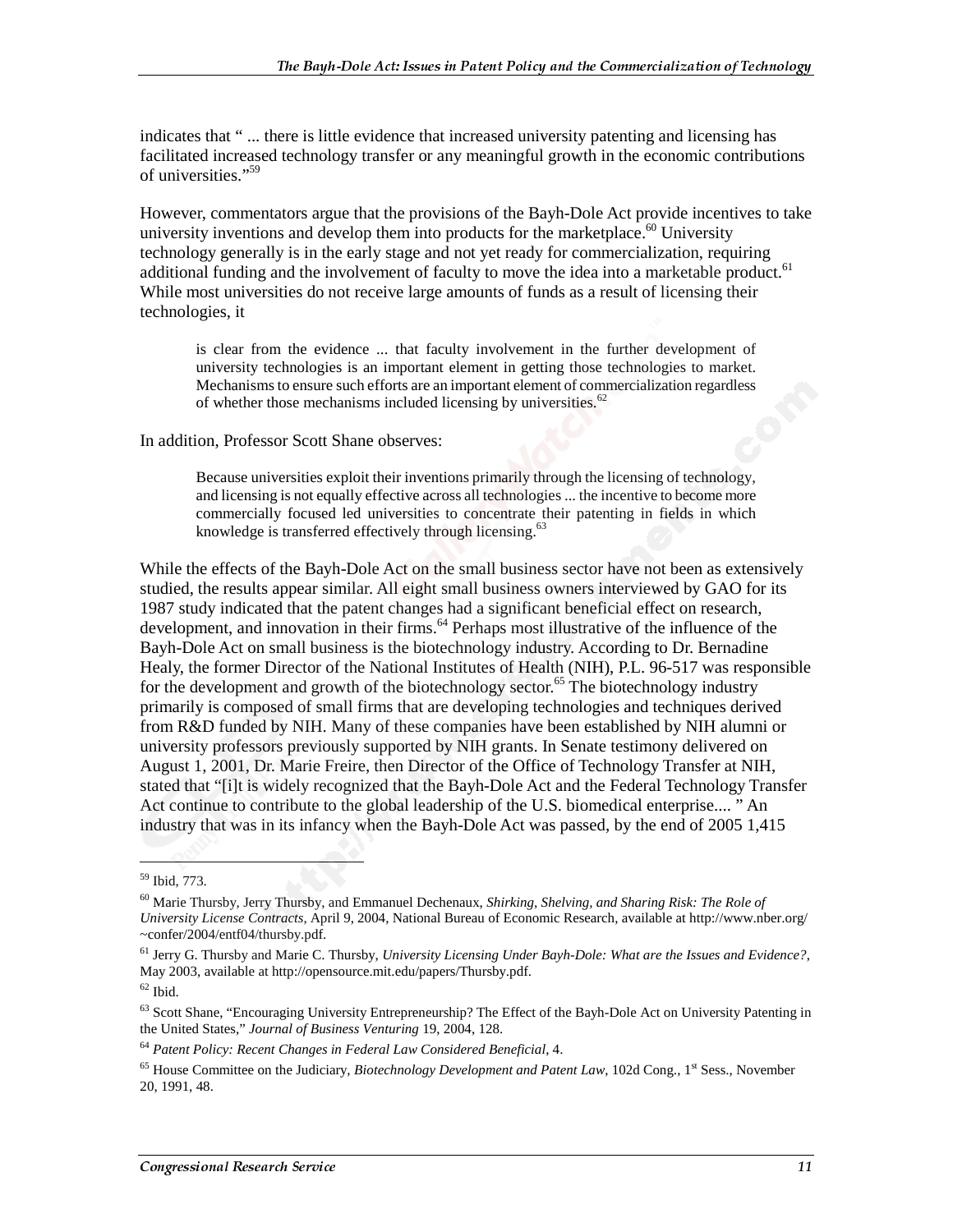biotechnology firms generated annual sales of \$32.1 billion.<sup>66</sup> The number of U.S. biotechnology patents granted has increased from 619 in 1985 to 5,194 in 2006.<sup>67</sup>

The value of the Bayh-Dole Act might be reflected in state efforts to promote industry-university cooperation based on the contributions of these activities to local economic growth. As Mark Myers, retired Senior Vice-President of Xerox, told a meeting of the National Academy of Sciences, "[t]he role of the research university is growing ever important as an economic force in our economy.... "<sup>68</sup> In a report by Battelle for the Biotechnology Industry Organization (BIO), analysts found that there are biotechnology-related initiatives in 44 states, including many that involve cooperative efforts between academia and the private sector. In 2008, 28 states and Puerto Rico had specific programs to facilitate industry-university collaboration in the biotechnology arena. Pre-seed and seed fund programs have been established in 25 states and Puerto Rico while 19 states have venture capital initiatives to invest in biotechnology  $R&D.<sup>69</sup>$  State laws also have been changed to allow universities to become equity partners in start up firms designed to commercialize academic  $R&D$ .<sup>70</sup>

### **Current Issues and Concerns**

While the Bayh-Dole Act provides a general framework to promote expanded utilization of the results of federally funded research and development, questions have been raised as to the adequacy of current arrangements. Most experts agree that closer cooperation among government, industry, and academia can augment funding sources (both in the private and public sectors), increase technology transfer, stimulate more innovation (beyond invention), lead to new products and processes, and expand markets. However, others point out that cooperation may provide an increased opportunity for conflict of interest, redirection of research, less openness in sharing of scientific discovery, and a greater emphasis on applied rather than basic research.

The successes of the Bayh-Dole Act and the visibility of the results of its implementation have generated certain concerns, many of which are associated with the role of the university in research, as well as biomedical and biotechnology  $R&D$ , particularly as related to the availability and cost of pharmaceuticals. Several of these issues are discussed below. However, it is important to place the Bayh-Dole Act in context. The law is one significant factor in expanded industry, university, small business collaboration, but not the only one. Therefore, it may be difficult to assess what concerns are the direct result of the Bayh-Dole Act and which arise from the overall research environment. The rising costs associated with the performance of research and development, the availability of venture capital, increased R&D outsourcing by large firms, and expanded federal funding for biomedical research all contribute to increased interaction among

<sup>66</sup> Biotechnology Industry Organization, *Biotechnology Industry Facts*, available at http://www.bio.org/speeches/pubs/ er/statistics.asp.

 $67$  National Science Foundation, Science and Engineering Indicators, 2008, Appendix tables 6-48 and 6-49, available at http://www.nsf.gov/statistics/seind08/append/c6/at06-48pdf and http://www.nsf.gov/statistics/seind08/append/c6/at06- 49pdf.

<sup>68</sup> *Workshop on Academic IP: Effects of University Patenting and Licensing on Commercialization and Research*, 255.

<sup>69</sup> Battelle Technology Partnership Practice, *Technology, Talent and Capital: State Bioscience Initiatives 2008*, Biotechnology Industries Organization, June 2008,

http://bio.org/local/battelle2008/State\_Bioscience\_Initiatives\_2008.pdf.

<sup>70</sup> Battelle Technology Partnership Practice and SSTI, *Laboratories of Innovation: State Bioscience Initiatives 2004*, June 2004, 27-29, available at http://www.mdbio.org/pdf/reports/2004\_bioscience\_initiatives.pdf?MDBIOSESSION=.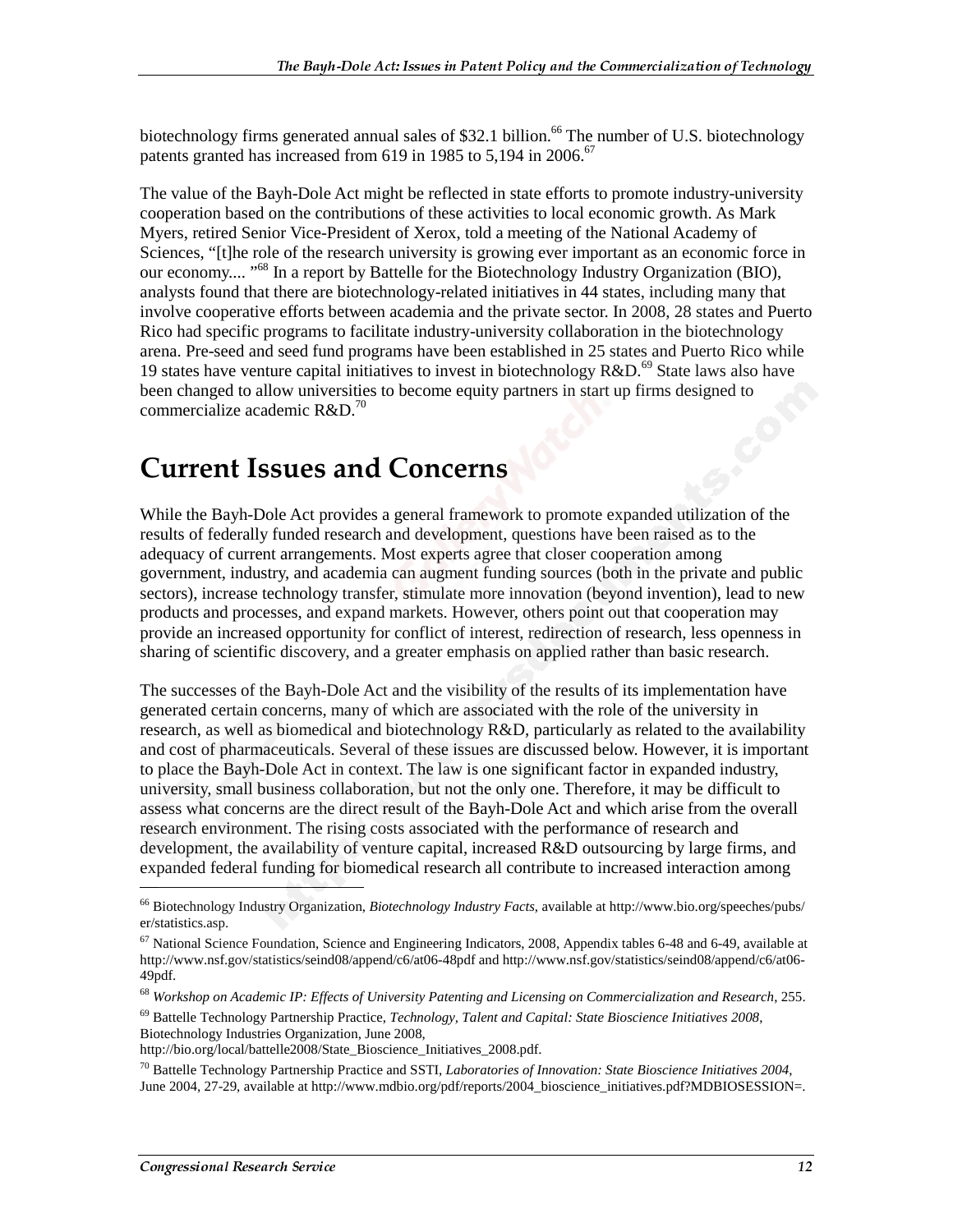the parties. Additional legislative initiatives including the research and experimentation tax credit, the National Cooperative Research Act, the small business technology transfer program, the advanced technology program, and cooperative R&D agreements established by the Stevenson-Wydler Technology Innovation Act all facilitate joint R&D activities leading to the commercialization of new technologies for the marketplace.<sup>71</sup>

#### Recoupment

Over the years, several legislators have suggested that the government "recoup" its investments from firms using federally supported research and development after profits are generated. This is particularly true in the area of pharmaceuticals.<sup>72</sup> Such arguments are similar to those that were identified and considered as part of the original legislative debate over patent policy and cooperative R&D. The concept of recoupment is based upon the argument that the government should be reimbursed for research and development expenses provided to a contractor if the resulting product is brought to the market and generates profits. Proponents of this approach also maintained that providing the contractor with a limited time monopoly on the results of federally funded R&D through assignment of patent rights should be balanced by compensation for the government's initial investment. In the debate over related legislation, then-Senator Robert Dole stated on the floor of the Senate on April 23, 1980, the provision for recoupment was intended to insure that "the Government's investment, paid for by the taxpayers of this country, is returned to the Federal coffer."73 During the same debate, Senator Birch Bayh argued that a payback provision means that, "in the final analysis, the taxpayer will not be out the cost of the research and they also will have the benefit of the product."<sup>74</sup>

Such suggestions are based on several factors. In addition to funding research performed by individual companies, under certain circumstances, the government furnishes the private sector ownership of the intellectual property resulting from this public investment. Patent protection gives firms monopoly rights on these innovations for a specified amount of time. By providing patent protection to the results of federally-funded research, a company receives an individual benefit based upon public investments. Thus, proponents of recoupment assert that the monopoly power of patents should be modified by this "public subsidization" They contend that the public has a right to a return on its investment. However, it is argued that "this right is not preserved under the patent system, which ascribes solely to the patent holder all proprietary rights and interests in the patented product or process."<sup>75</sup>

To date, Congress has weighed these issues and decided that, in the case of patent and technology policies, the benefits to the Nation brought about by increased innovation are paramount. The passage of the Bayh-Dole Act represented a determination that, with respect to certain types of organizations, the economic incentive to realize a return on investment provided by a patent is

<sup>71</sup> For additional information see CRS Report RL33526, *Cooperative R&D: Federal Efforts to Promote Industrial Competitiveness*, by Wendy H. Schacht, and CRS Report RL33528, *Industrial Competitiveness and Technological Advancement: Debate Over Government Policy*, by Wendy H. Schacht.

<sup>72</sup> For a more detailed discussion of this issue in the pharmaceutical arena see CRS Report RL32324, *Federal R&D, Drug Discovery, and Pricing: Insights from the NIH-University-Industry Relationship*, by Wendy H. Schacht.

<sup>73</sup> U.S. Congress, *Congressional Record*, April 23, 1980, S739.

<sup>74</sup> Ibid., S743.

<sup>75</sup> Steven R. Salbu, "Aids and Drug Pricing: In Search of a Policy," *Washington University Law Quarterly*, Fall 1993, 5-20.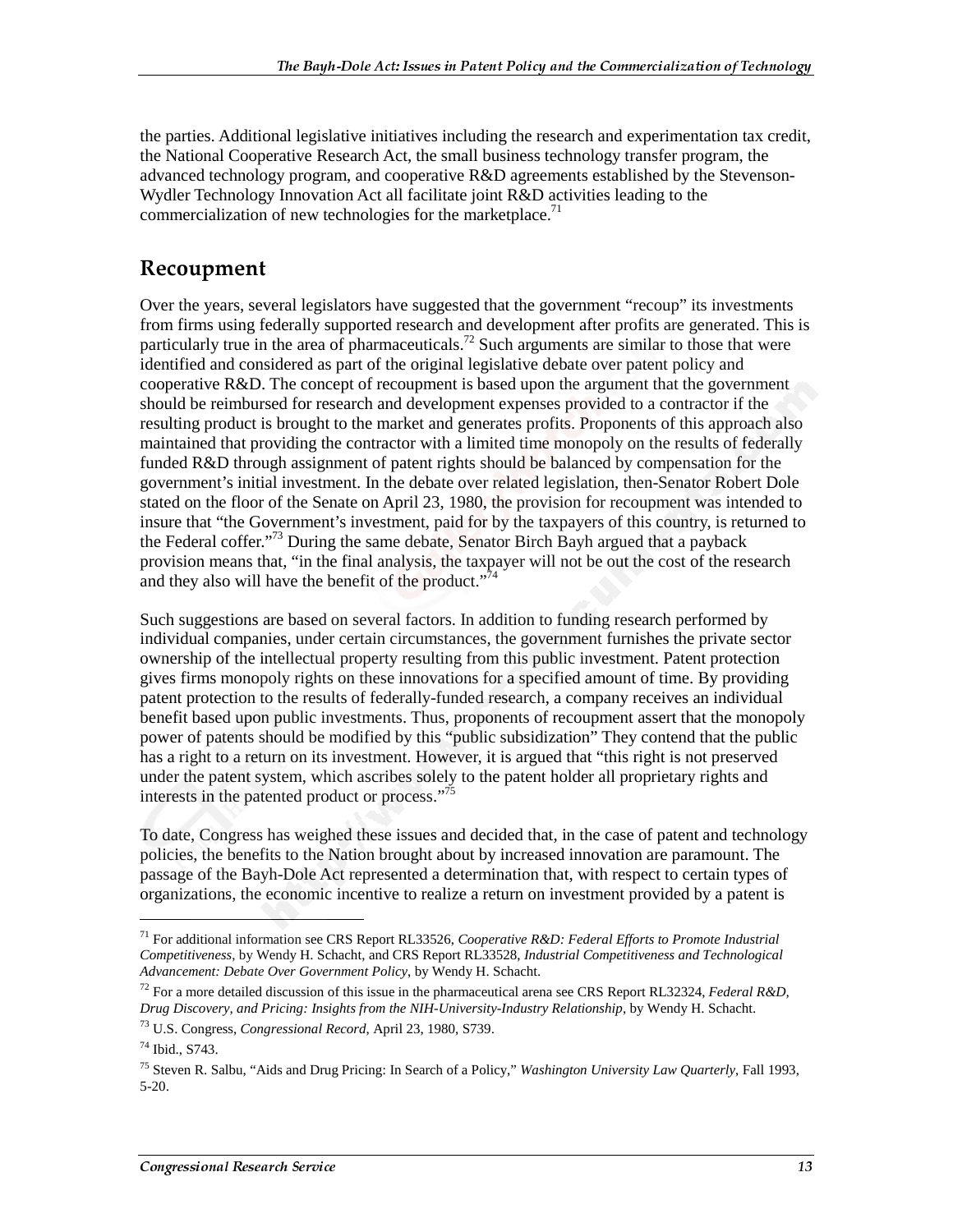necessary to stimulate companies to provide the often substantial financial commitment to turn federally-funded R&D into marketable technologies and techniques. This is suggestive of the idea that the promise of a large return on investment "is precisely the tool sanctioned by the Constitution to promote the progress of science.<sup>"76</sup> The decision was based on several determinations deriving from the rationale for federal support of basic research, the importance of technological progress to the Nation, and the critical role of private sector commercialization in technological advancement.

Federal support for basic research is founded, in large part, on the understanding that the rate of return to society as a whole generated by investments in research is significantly larger than the benefits that can be captured by any one firm performing it.<sup>77</sup> It has been estimated that the returns to society generated by investments in basic research are approximately twice those to the company performing the work. Government support reflects a consensus that basic research is the foundation for many innovations, but that incentives for private sector financial commitments are dampened by the fact that spending for R&D runs a high risk of failure. Even results of fruitful R&D often are exploited by other domestic and foreign companies, thus resulting in underinvestment in research by the private sector. The returns from basic research are generally long term, sometimes not marketable, and not always evident.

It is now widely accepted that "from one-third to one-half of all [U.S.] growth has come from technical progress, and that it is the principal driving force for long-term economic growth and the increased standards of living of modern industrial societies."78 Technological advancement can clearly contribute to the resolution of those national problems which are amenable to technological solutions. Such progress is achieved through innovation, the process by which industry provides new and improved products, processes, and services. An invention becomes an innovation when it has been integrated into the economy such that the knowledge created results in a new or improved good or service that can be sold in the marketplace or is applied to production to increase productivity and quality. It is only through commercialization, a function of the business sector, that a significant stimulus to economic growth occurs. Thus, there is congressional interest in accelerating development and commercialization activities in the private sector through the Bayh-Dole Act as well as other legislation.

Actual experience and cited studies suggest that companies which do not control the results of their investments—either through ownership of patent title, exclusive license, or pricing decisions—tend to be less likely to engage in related  $R&D$ . This likelihood is reflected in the provisions of the Bayh-Dole Act (as well as other laws). Providing universities, nonprofit institutions, and small businesses with title to patents arising from federally-funded R&D offers an incentive for cooperative work and commercial application. Royalties derived from intellectual property rights provide the academic community an alternative way to support further research and the business sector a means to obtain a return on their financial contribution to the endeavor. While the idea of recoupment was considered by the Congress in hearings on the legislation, it

<sup>76</sup> Evan Ackiron, "Patents for Critical Pharmaceuticals: The AZT Case," *American Journal of Law and Medicine*, 1991, 18.

<sup>77</sup> Edwin Mansfield, "Social Returns From R&D: Findings, Methods, and Limitations," *Research/Technology Management*, November-December 1991, 24.

<sup>78</sup> Gregory Tassey, *The Economics of R&D Policy* (Connecticut: Quorum Books, 1997), 54. See also: Edwin Mansfield, "Intellectual Property Rights, Technological Change, and Economic Growth," in: *Intellectual Property Rights and Capital Formation in the Next Decade*, eds. Charls E. Walker and Mark A. Bloomfield (New York: University Press of America, 1988), 5.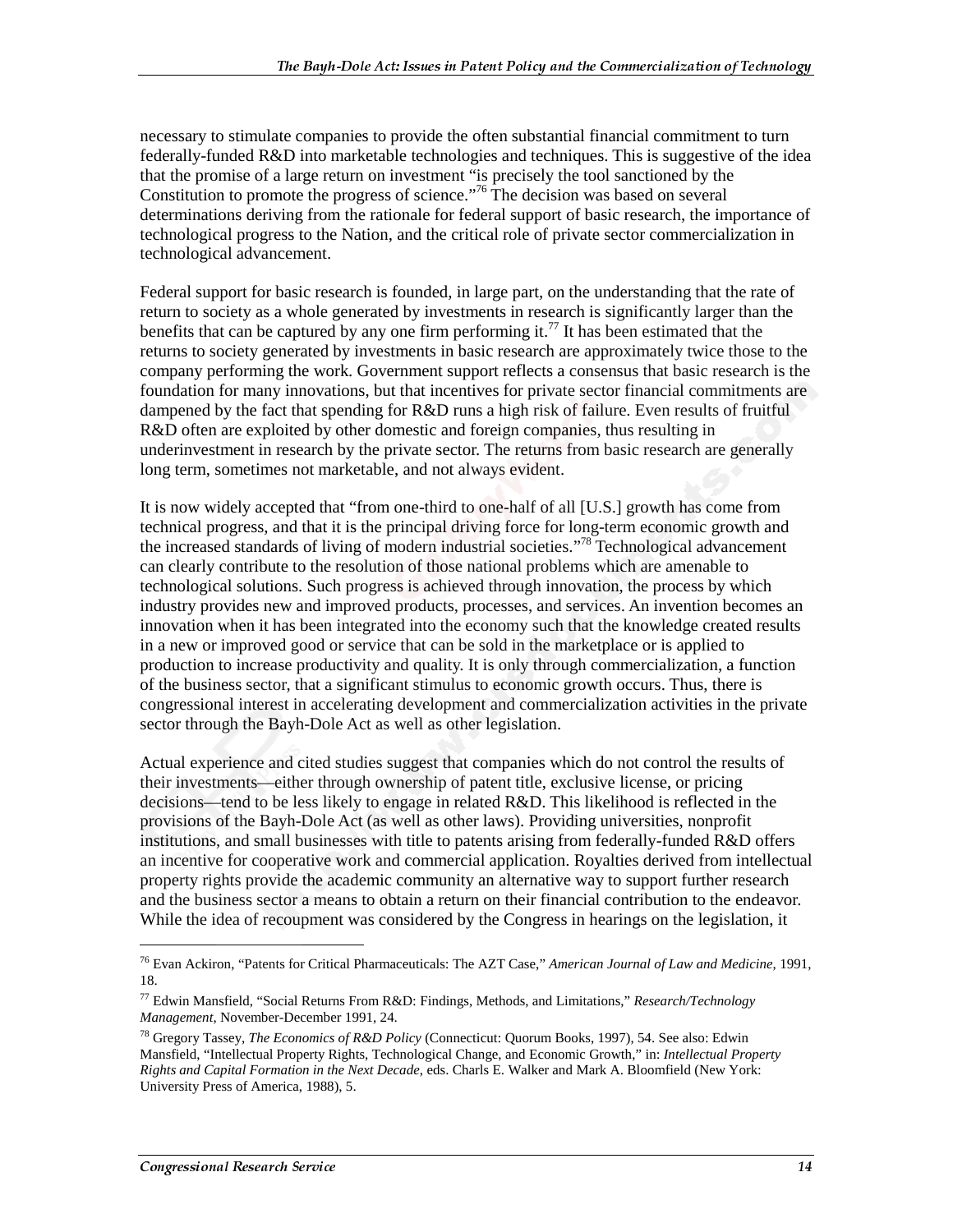was rejected as an unnecessary obstacle, one which would be perceived as an additional burden to working with the government. It was thought to be particularly difficult to administer.<sup>79</sup> Instead, Congress accepted as satisfactory the anticipated payback to the country through increased revenues from taxes on profits, new jobs created, improved productivity, and economic growth. For example, as discussed above, from 1980, when the Bayh-Dole Act was passed, through 2007, 6,270 new spin-off companies were created, and, in 2007 alone, 686 new products were introduced into the market by these firms. The emergence of the biotechnology industry and the development of new therapeutics to improve health care are other prominent indications of such benefits. To date, these benefits have been considered more important than the initial cost of the technology to the government or any potential unfair advantage.

### Government Rights: Royalty Free Licenses and Reporting **Requirements**

As discussed above, the government retains certain rights under the Bayh-Dole Act to protect the public interest. The act states that the government is provided a "nonexclusive, nontransferable, irrevocable, paid-up license to practice or have practiced for or on behalf of the United States any subject invention throughout the world.... " This license, commonly known as a "royalty free license," has been the subject of some discussion including whether or not this permits government purchasers to obtain discounts on products developed from federally funded R&D, particularly pharmaceuticals. A July 2003 GAO report addressed this issue and concluded that the license entitles the government to practice or have practiced the invention on the government's behalf, but "does not give the federal government the far broader right to purchase, 'off the shelf' and royalty free (i.e. at a discounted price), products that happen to incorporate a federally funded invention when they are not produced under the government's license."80 The study goes on to say that rights in one patent do not "automatically" permit rights in subsequent, related patents.<sup>81</sup> Because the government apparently holds few licenses on the biomedical products it purchases (generally through the Veteran's Administration and the Department of Defense),<sup>82</sup> federal officials indicated that procurement costs were best reduced by use of the Federal Supply Schedule and national contracts.<sup>83</sup> Government licenses are used primarily in the performance of research in the biomedical area.<sup>84</sup>

A related issue is that of tracking the government's interest in patents resulting from federally funded research and development. In an August 1999 study, GAO noted that federal contractors and grantees were not meeting the reporting requirements associated with the Bayh-Dole Act, making it difficult to identify and assess what licenses the government retained, among other

<sup>79</sup> For example see U.S. House of Representatives, Committee on Science and Technology, *Government Patent Policy*, Hearings, September 23, 27, 28, 29, and October 1, 1976, 94<sup>th</sup> Cong. 2<sup>nd</sup> sess., 1976; United States Senate, Select Committee on Small Business, *Government Patent Policies*, Hearings, December 19, 20, and 21, 1977, 95<sup>th</sup> Cong. 1<sup>st</sup> sess., 1978; and U.S. Senate, Committee on Commerce, Science, and Transportation, *Patent Policy*, Hearings, July 23 and 27, and October 25, 1979, 96<sup>th</sup> Cong. 1<sup>st</sup> sess., 1979.

<sup>80</sup> General Accounting Office, *Technology Transfer: Agencies' Rights to Federally Sponsored Biomedical Inventions*, GAO-03-536, July 2003, 7.

 $81$  Ibid., 8.

<sup>82</sup> Ibid., 8.

 $83$  Ibid., 12.

 $84$  Ibid., 10.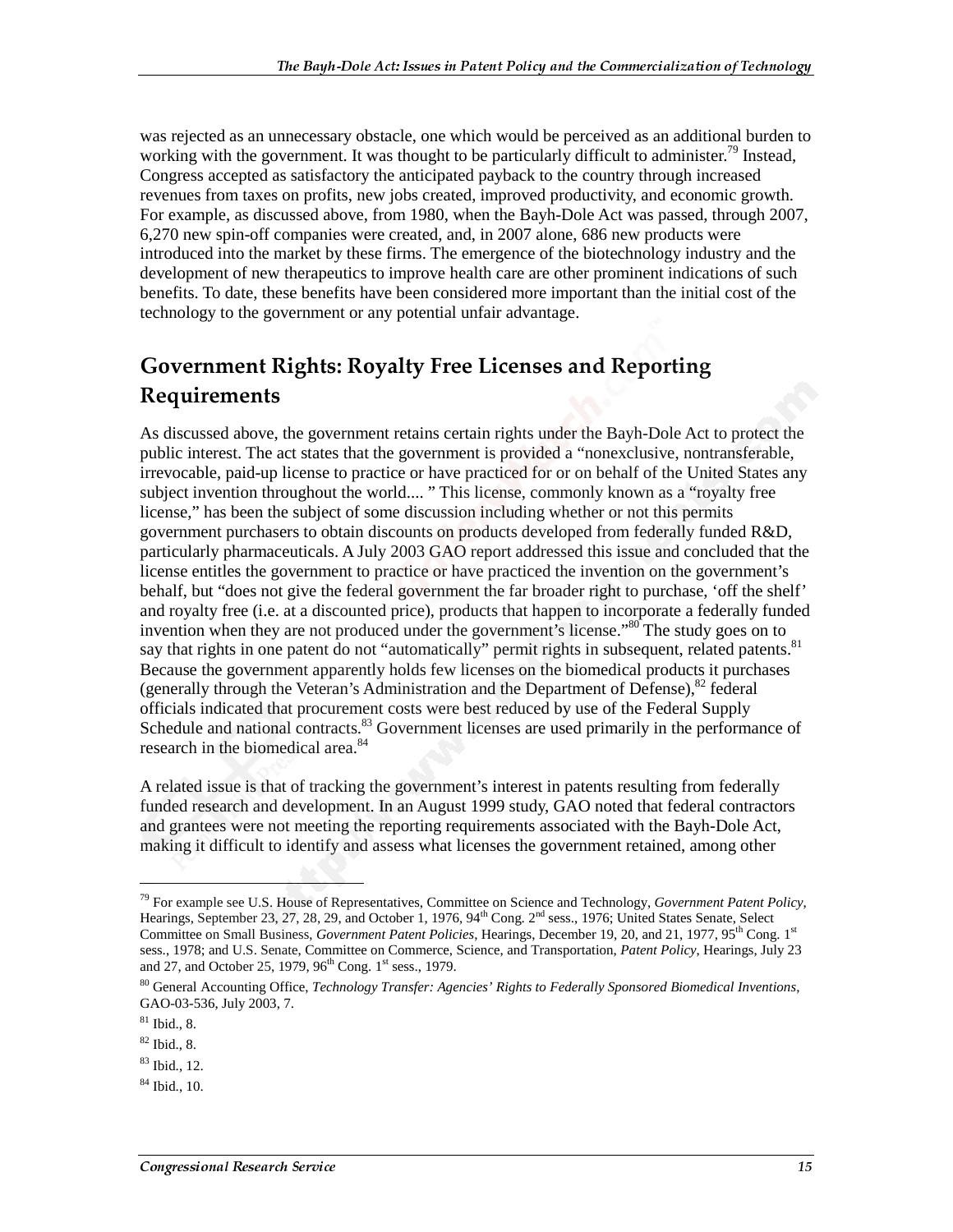things.<sup>85</sup> Two years later, in a follow-up report, GAO stated that four of the five agencies had taken steps to insure improved compliance with the law including several new monitoring systems, although more needed to be done.<sup>86</sup> Of particular interest is iEdison, created by the NIH, which electronically tracks federal inventions and is used by other agencies in addition to NIH. $^{87}$ 

### **University Research**

A question often posed is whether or not patent ownership rights provided by P.L. 96-517 have interfered with the traditional operating procedures of academia. A fear is that private sector funding of university R&D has led to conflicts of interest by scientists performing the research, particularly when academics have equity positions in the relevant companies. There are concerns that industry agendas will distort or supplant the basic research and educational responsibilities of academia. Complaints have also been expressed that the free exchange of ideas and scientific discovery are constrained as a result of both the university and the business community's interest in protecting their competitive positions.

The issue of conflict of interest is a complex one particularly when trying to determine what direct role the Bayh-Dole Act has in generating such concerns and what are the results of other factors that have lead to increased industrial funding of university research. As noted above, laws that provide tax incentives for private sector financing of university basic research and facilitate technology transfer and cooperative R&D among government, industry, and academia, as well as changes in the way companies obtain the basic research necessary for product development shape the environment within which academic research is pursued. Thus, as argued by Katherine Ku, it is necessary to evaluate criticisms of the Bayh-Dole Act and to understand that the success of the law has made many in government uncomfortable despite the clear guidelines for technology transfer it established.<sup>88</sup>

Senior Research Scholar Mildred Cho and her coauthors assert that the Bayh-Dole Act:

has created opportunities for conflict of interest for university faculty members because academic-industry partnerships can offer direct financial rewards to individual faculty members in the form of consulting fees, royalties, and equity in companies while simultaneously funding these faculty members' research.<sup>89</sup>

This, it is argued, has resulted in situations where the researcher's ties to private sector interests may not be evident and may adversely affect "the quality, outcome, and dissemination of research."<sup>90</sup> Other studies indicate that obligations to industry "pose a threat to scientific

<sup>85</sup> General Accounting Office, *Technology Transfer: Reporting Requirements for Federally Sponsored Inventions Need Revision*, August 1999, GAO/RCED-99-242, 2.

<sup>86</sup> General Accounting Office, *Intellectual Property: Federal Agency Efforts in Transferring and Reporting New Technology*, October 2002, GAO-03-47, 29.

<sup>87</sup> Ibid., 33.

<sup>88</sup> *Workshop on Academic IP: Effects of University Patenting and Licensing on Commercialization and Research*, 98, 100-101.

<sup>89</sup> Mildred K. Cho, Ryo Shohara, Anna Schissel, and Drummond Rennie, "Policies on Faculty Conflicts of Interest at U.S. Universities," *Journal of the American Medical Association*, November 1, 2000.

 $90$  Ibid.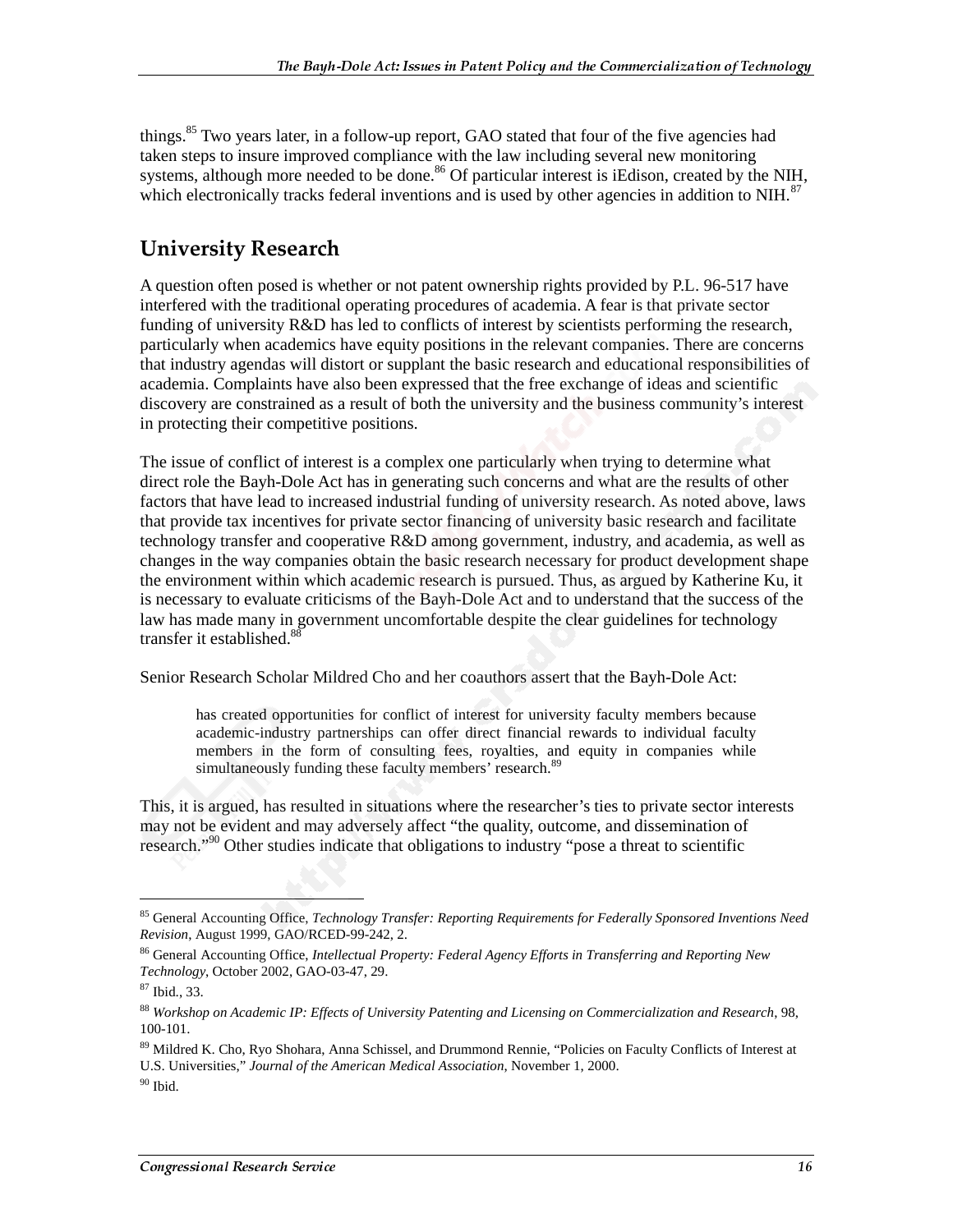integrity."<sup>91</sup> Some commentators maintain that private sector funded research tends to generate conclusions favorable to industry; however, the factor that is primarily associated with the withholding or delay of information is the involvement of the scientist in bringing his research to market in a product, not the industrial financing itself. $92$ 

Data collected by Professor David Blumenthal and his colleagues also support the assessment that involvement in commercialization activities is related to delays in publication.<sup>93</sup> This study indicated that approximately 20% of life science researchers delayed publication of their studies more than six months at least once for reasons associated with patents and commercialization considerations. Almost 9% of faculty refused to share research or materials with other university scientists in the past three years. However, the authors conclude that "withholding of research results is not a widespread phenomenon among life-science researchers."<sup>94</sup> A survey of industryuniversity research centers by Professor Wesley Cohen and his colleagues found that over half of the centers permitted firms to request publication delays and 35% of the institutions allowed researchers to delete information prior to publication. At those centers with a mission to improve industrial products and processes, 63% allowed publication delays and 54% permitted the deletion of information.<sup>95</sup>

Delays in publication and the free flow of information from academia, according to Professor Richard Florida, "may well discourage or even impede the advancement of knowledge, which retards the efficient pursuit of scientific progress, in turn slowing innovation in industry."<sup>96</sup> Professor Florida also points to concerns over the increasing number of academic institutions taking equity positions in and/or incubating spin-off companies. These actions "simply tend to distract the university from its core missions of conducting research and generating talent." Florida concludes that publication delays and greater secrecy in the research process resulting from implementation of the Bayh-Dole Act have shifted the university away from the pursuit of its traditional goals.

Other experts, including Robert Barchi, Provost of the University of Pennsylvania, maintain that the Bayh-Dole Act has not generated a significant set of issues concerning conflicts of interest and publication delays primarily because of the importance of academic freedom to the faculty.<sup>97</sup> Publications are the basis for promotion and tenure and methods to respect reasonable intellectual property protection have been established. Similarly, as noted by Professor Pam Samuelson, conflicts of interest would jeopardize tenure thus regulations are in place to instruct faculty what

l

<sup>&</sup>lt;sup>91</sup> Justin E. Bekelman, Yan Li, and Cary P. Gross, "Scope and Impact of Financial Conflicts of Interest in Biomedical Research: A Systematic Review," *Journal of the American Medical Association*, January 22/January 29, 2003.  $^{92}$  Ibid.

<sup>93</sup> David Blumenthal, Eric G. Campbell, Melissa S. Anderson, Nancyanne Causino, and Karen Seashore Louis, "Withholding Research Results in Academic Life," *Journal of the American Medical Association*, April 16, 1997, 1224.

<sup>94</sup> Ibid., 1224

<sup>&</sup>lt;sup>95</sup> Wesley M. Cohen, Richard Florida, Lucien Randazzese, and John Walsh, "Industry and the Academy: Uneasy Partners in the Cause of Technological Advance," in: Challenges to Research Universities, eds. Linda R. Cohen, Wesley Cohen, Roger Noll, William Rogerson, and Albert Teich (Washington: The Brookings Press, 1998), 188-189.

<sup>96</sup> Richard Florida, "The Role of the University: Leveraging Talent, Not Technology," *Issues in Science and Technology*, Summer 1999.

<sup>97</sup> *Workshop on Academic IP: Effects of University Patenting and Licensing on Commercialization and Research*,19- 20.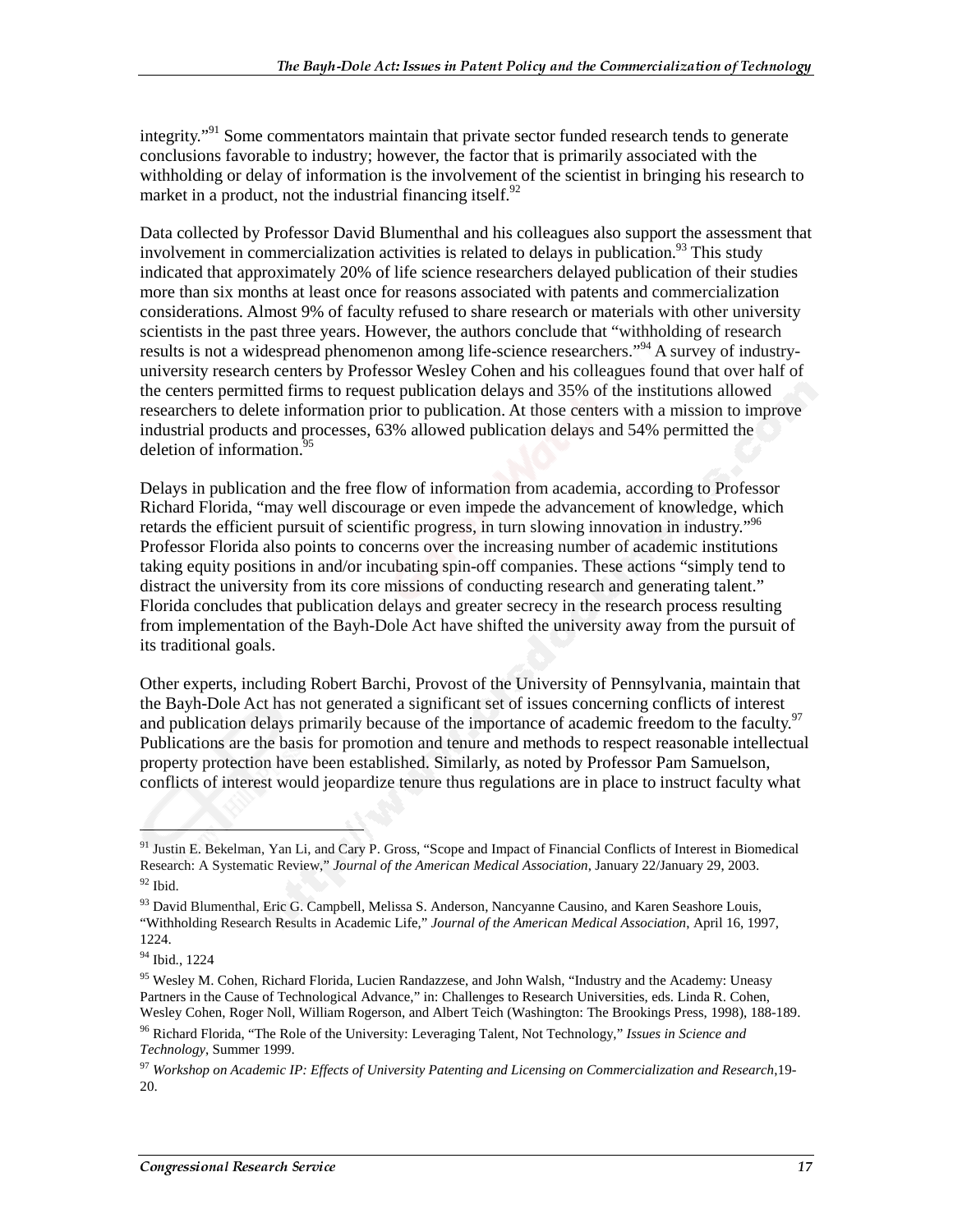is required of them.<sup>98</sup> Research conducted by Professors Pierre Azoulay, Waverly Ding, and Toby Stuart indicates that

patenting is often accompanied by a flurry of publication activity ... academic scientists who patent are more productive than otherwise equivalent scientists that are not listed as inventors on patents, but that publication quality appears relatively similar in the two groups.<sup>99</sup>

In response to these issues, many universities have hired professional technology managers to work with faculty and to address patents. Universities with extensive research capabilities and resources were the first to create offices of technology transfer; after passage of the Bayh-Dole Act these offices were established with much greater frequency.<sup>100</sup> These university technology transfer offices have established guidelines to cover industry-university relationships, with education and publication remaining academic priorities.<sup>101</sup> The financial rewards derived from patenting often are only a small portion of the total amount of R&D funding for academic institutions and what substantial money does flow into individual institutions tends to be the result of one "blockbuster" patent. University technology managers report that the major reason for patent licensing is commercialization, not profit, particularly since the cost of a patent, which can run approximately \$10,000, is so high.<sup>102</sup> While the Bayh-Dole Act focused universities on "commercially relevant technologies and closer ties between research and technological development,"<sup>103</sup> the costs of patenting are such that "most university licensing offices barely break even."<sup>104</sup>

University limitations on outside research, expeditious publication obligations mandated for certain federally-funded R&D, and conflict of interest provisions also help to preserve a balance between federal policies like the Bayh-Dole Act that promote industry-university cooperation and concerns over excessive control of the research environment by the business community. For example, NIH requires grant recipients to publish the results of their government funded R&D. This is augmented by tax code regulations necessitating prompt dissemination of actual research results in order for a university or research institution to retain its tax exempt status. NIH also has policies and guidelines promoting the availability of patents arising from federal funding for use by other scientists for research purposes without acquisition of a license.<sup>105</sup>

1

<sup>98</sup> *Workshop on Academic IP: Effects of University Patenting and Licensing on Commercialization and Research*, 193.

<sup>99</sup> Pierre Axoulay, Waverly Ding, and Toby Stuart, *The Impact of Academic Patenting on the Rate, Quality, and Direction of (Public) Research*, National Bureau of Economic Research, January 2006, available at http://www.nber.org/papers/w11917.pdf.

<sup>&</sup>lt;sup>100</sup> Everett Rogers, Jing Yin, and Joern Hoffmann, "Assessing the Effectiveness of Technology Transfer Offices at U.S. Research Universities," *Journal of the Association of University Technology Managers*, v. XII, 2000, available at http://www.autm.net.

<sup>101</sup> *Technology Transfer: Administration of the Bayh-Dole Act by Research Universities*.

<sup>102</sup> Ann M. Thayer, "University Technology Moves to Market via Patenting, Licensing,: *Chemical and Engineering News*, August 24, 1992, 17-18. See also: Jerry G. Thursby and Marie C. Thursby, "Intellectual Property: University Licensing and the Bayh-Dole Act," *Science*, August 22, 2003, 1052.

<sup>103</sup> National Science Board, *Science and Engineering Indicators—2002*, Washington, 5-54.

<sup>&</sup>lt;sup>104</sup> Lita Nelson, "Increase of Intellectual Property Licensing at Universities Stems from Changes in Funding and Legislation," MIT Tech Talk, August 26, 1998, available at http://web.mit.edu.

<sup>105</sup> Available at http://www.nih.gov.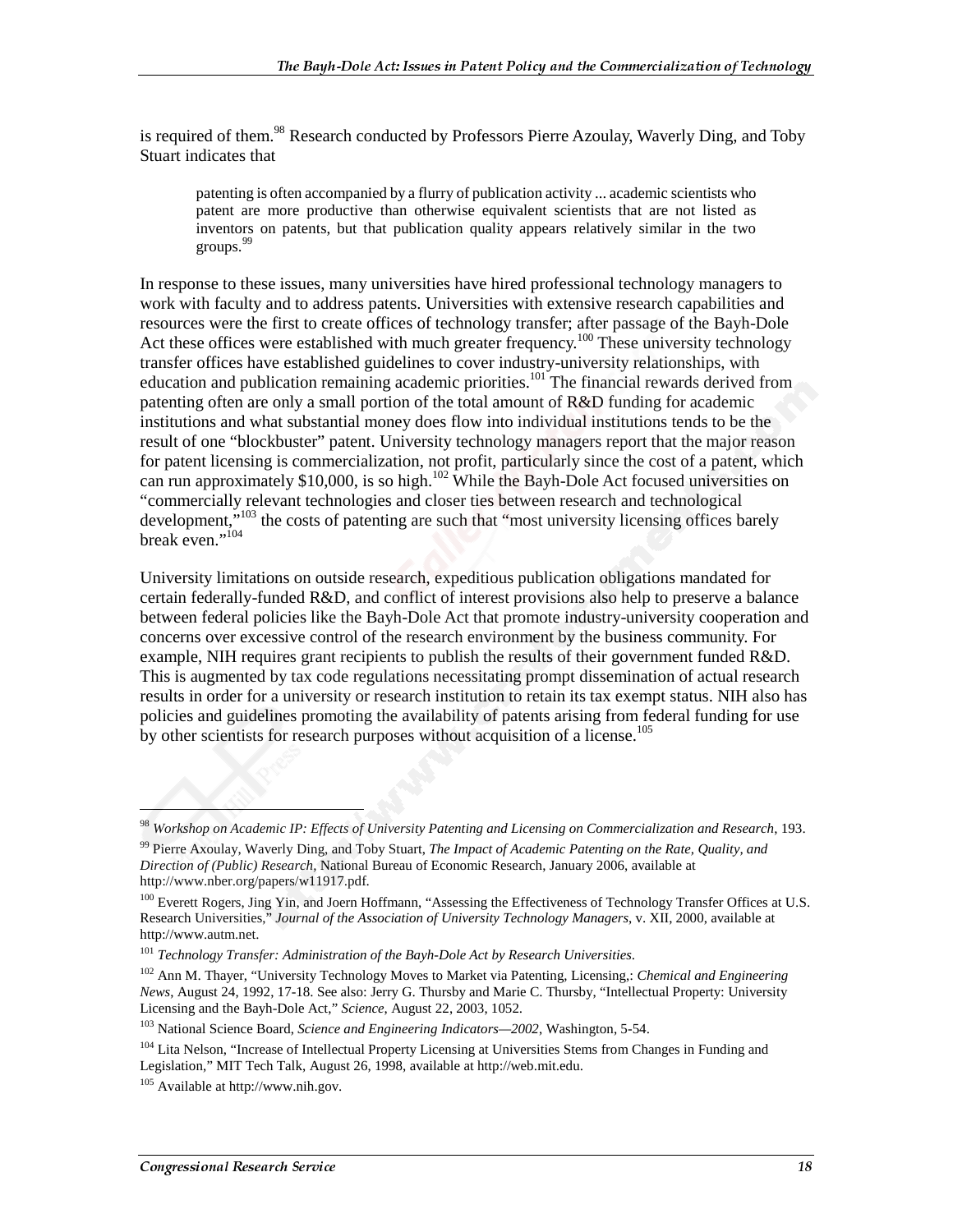Critics argue that the Bayh-Dole Act is distorting the traditional role of the university to the detriment of future technological development. Professor Florida maintained that because universities are seen as "engines" of growth, they focus on applied rather than fundamental research. This has lead to unrealistic national and local policies and practices that encourage the commercialization of academic research while ignoring the real value of universities as the "nation's primary source of knowledge creation and talent."<sup>106</sup> Mildred Cho also asserted that university research is "skewed" toward marketable products and not basic research.<sup>107</sup> Studies by researchers Dianne Rahm and Robert P. Morgan et. al. indicated the greater the faculty interaction with industry the more the applied research.<sup>108</sup> According to an article in Fortune magazine, the Bayh-Dole Act has had "unintended consequences" in that "universities have evolved from public trusts into something closer to venture capital firms. What used to be a scientific community of free and open debate now often seems like a litigation scrum of data-hoarding and suspicion."109

Other experts disagree. A study of 3,400 faculty at six major research institutions by Professors Jerry Thursby and Marie Thursby found that "the basic/applied split in research did not change over the period 1983-1999 even though licensing had increased by a factor greater than  $10.^{110}$ Data collected by the National Science Foundation appear to support this assessment. According to NSF, in 1980, basic research comprised 66.6% of academic R&D endeavors while applied research and development were 33.4% of the total. In 2006, the percent of academic R&D expenditures devoted to basic research increased to 74.5% while applied research and development declined to  $25.4\%$  of the total.<sup>111</sup>

Commentators claim that the Bayh-Dole Act encourages the type of research that is attractive to faculty. James Severson, President of the Cornell Research Foundation, testified before the House Committee on the Judiciary that

Today, the protection and commercialization of academic research is one way for universities to attract, retain, and reward talented faculty who wish to see the results of their research programs benefit society. A commitment to the protection of research results is important for universities to develop closer ties to companies, and to attract additional funds to support research programs.<sup>112</sup>

As noted by Terry Young, Assistant Vice Chancellor for Technology Transfer at Texas A&M University, the act requires funds generated by licensing to be used for future education and research necessary to "deliver 'real world' products to the public."<sup>113</sup> Assessing the legislation, the Biotechnology Industries Association, contends that "without the Bayh-Dole Act, few licensing agreements would be executed between private companies and federally supported

1

<sup>106</sup> *The Role of the University: Leveraging Talent, Not Technology.*

<sup>107</sup> Eric Niller, "Biotech & Health: Report Fails to Address the Downside of Academic-Industry Collaborations," *Wall Street Journal (Europe)*, August 6, 2001, 17.

<sup>108</sup> *Industry and the Academy: Uneasy Partners in the Cause of Technological Advance*, 186.

<sup>109</sup> Clifton Leaf, "The Law of Unintended Consequences," *Fortune*, September 19, 2005, 252.

<sup>110</sup> *University Licensing Under Bayh-Dole: What are the Issues and Evidence?*

<sup>111</sup> *Science and Engineering Indicators*, 2008, Appendix table 5-1, available at http://www.nsf.gov/statistics/seind08/ append/c5/at05-01.pdf.

<sup>112</sup> House Committee on the Judiciary, Subcommittee on Courts and Intellectual Property, *Hearings on Gene Patents and Other Genomic Inventions*, July 13, 2000, available at http://www.house.gov/judiciary/seve0713.htm.

<sup>113</sup> U.S. Department of Commerce, Technology Administration, *Innovation in America: University R&D*, June 11, 2002, available at http://www.ta.doc.gov/reports.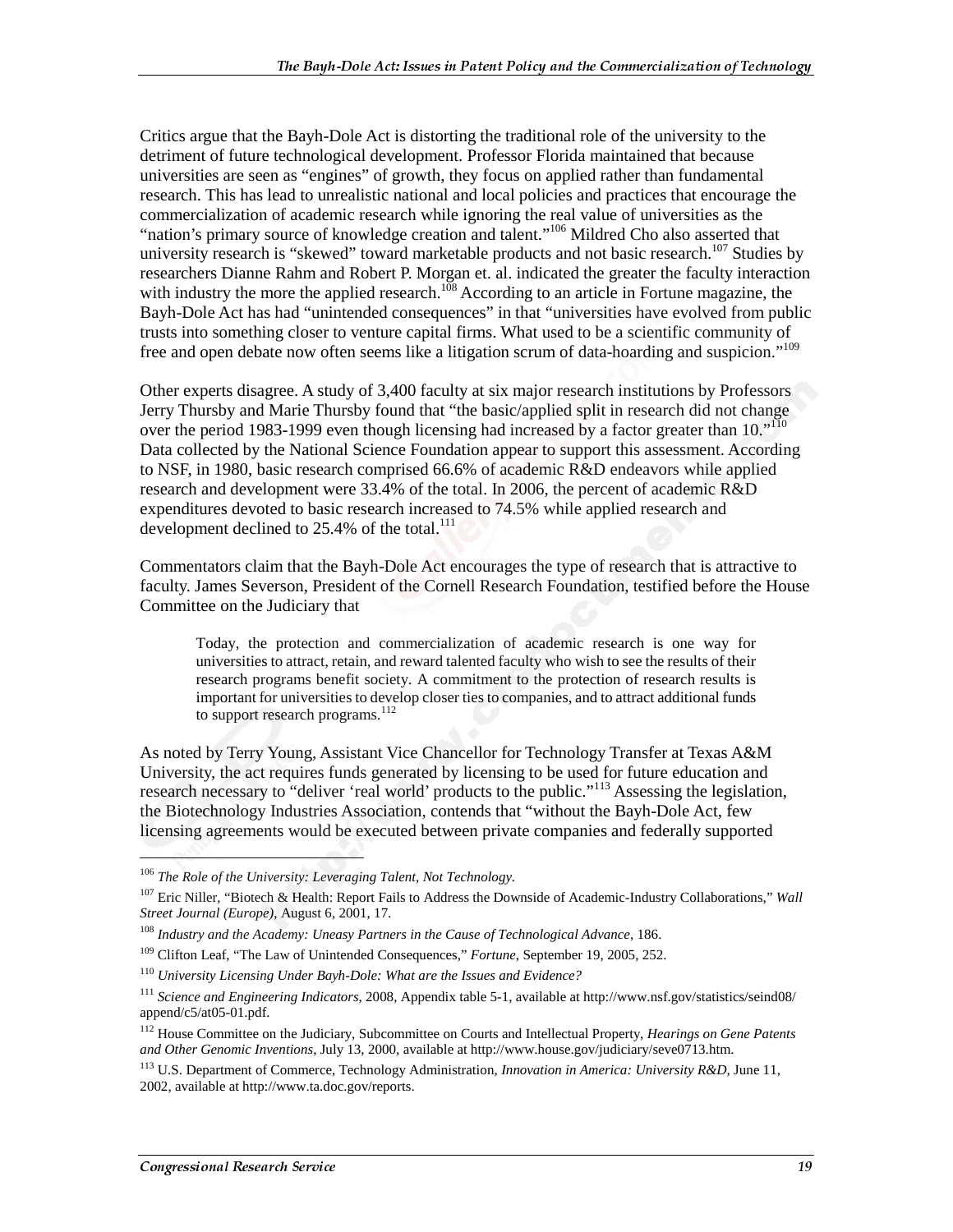research institutions, and the enormous investment our government makes in medical research would be wasted."<sup>114</sup>

#### **Biotechnology and Pharmaceuticals**

Many of the current concerns about the Bayh-Dole Act primarily arise out of its application to the biotechnology and pharmaceutical industries. Congressional interest in providing lower cost drugs, particularly to seniors, has focused attention on the role the act has had on the development of new pharmaceuticals for the marketplace. Certain critics maintain that the price of many therapeutics derived from federally funded R&D are excessive considering the government's financial contribution.<sup>115</sup> Others argue that the Bayh-Dole Act does not significantly affect pharmaceutical prices and point to a July 2001 study by NIH that found only four of the 47 FDA approved drugs generating \$500 million a year were developed in part with NIH funded technologies.116 Although the government generally does not directly support pharmaceutical research aimed at product development,<sup>117</sup> legislative attempts have been made to require cost controls or recoupment on drugs generated, in part, with federal funds. This is in sharp contrast to congressional and executive branch efforts, particularly in the defense arena, to make it easier for firms to acquire and utilize intellectual property associated with federally financed  $R&D$ .<sup>118</sup>

Overall support for biological and medical sciences has grown significantly since the passage of the Bayh-Dole Act. As measured in constant 2000 dollars, total (federal and non-federal) spending for academic R&D in these areas has increased from \$4.6 billion in 1980 to \$21.5 billion in 2006. Funding for university R&D in the life science, particularly biological and medical sciences, comprises by far the largest portion of academic research support. In 2006, 52% of total R&D expenditures at academic institutions went to finance the medical and biological sciences. When the Bayh-Dole Act was passed in 1980, 40.5% of the research spending at universities was in these areas.<sup>119</sup> While the federal government continues to be the primary source of funding for university R&D in these areas, the federal portion of academic research funding in biological sciences declined from approximately 74% in 1980 to 69% in 2006, although government support for medical research increased from approximately 64% to 66% during the same time period.<sup>120</sup> Expanded support for university  $R&D$  in this arena appears

<sup>114</sup> Biotechnology Industry Organization, *Testimony on Bayh-Dole and Technology Transfer Before the President's Council on Science and Technology, Office of Science and Technology Policy*, April 11, 2002, available at http://www.bio.org.

<sup>115</sup> See CRS Report RL32324, *Federal R&D, Drug Discovery, and Pricing: Insights from the NIH-University-Industry Relationship*, by Wendy H. Schacht.

<sup>116</sup> Department of Health and Human Services, National Institutes of Health , *NIH Response to the Conference Report Request for a Plan to Ensure Taxpayers' Interests are Protected*, July 2001, available at http://www.nih.gov/news/ 070101wyden.htm.

<sup>117</sup> See CRS Report RL30913, *Pharmaceutical Research and Development: A Description and Analysis of the Process*, by Richard E. Rowberg.

<sup>118</sup> See House Committee on Government Reform, Subcommittee on Technology and Procurement Policy, *Toward Greater Public-Private Collaboration in Research and Development: How the Treatment of Intellectual Property Rights is Minimizing Innovation in the Federal Government*, hearings, July 17, 2001, available at http://www.house.gov/reform.

<sup>119</sup> *Science and Engineering Indicators, 2008,*Appendix table 5-4, available at http://www.nsf.gov/statistics/seind08/ append/c5/at05-04.pdf.

<sup>120</sup> *Science and Engineering Indicators, 2008*, Appendix table 5-3, available at http://www.nsf.gov/statistics/seind08/ append/c5/at05-03.pdf.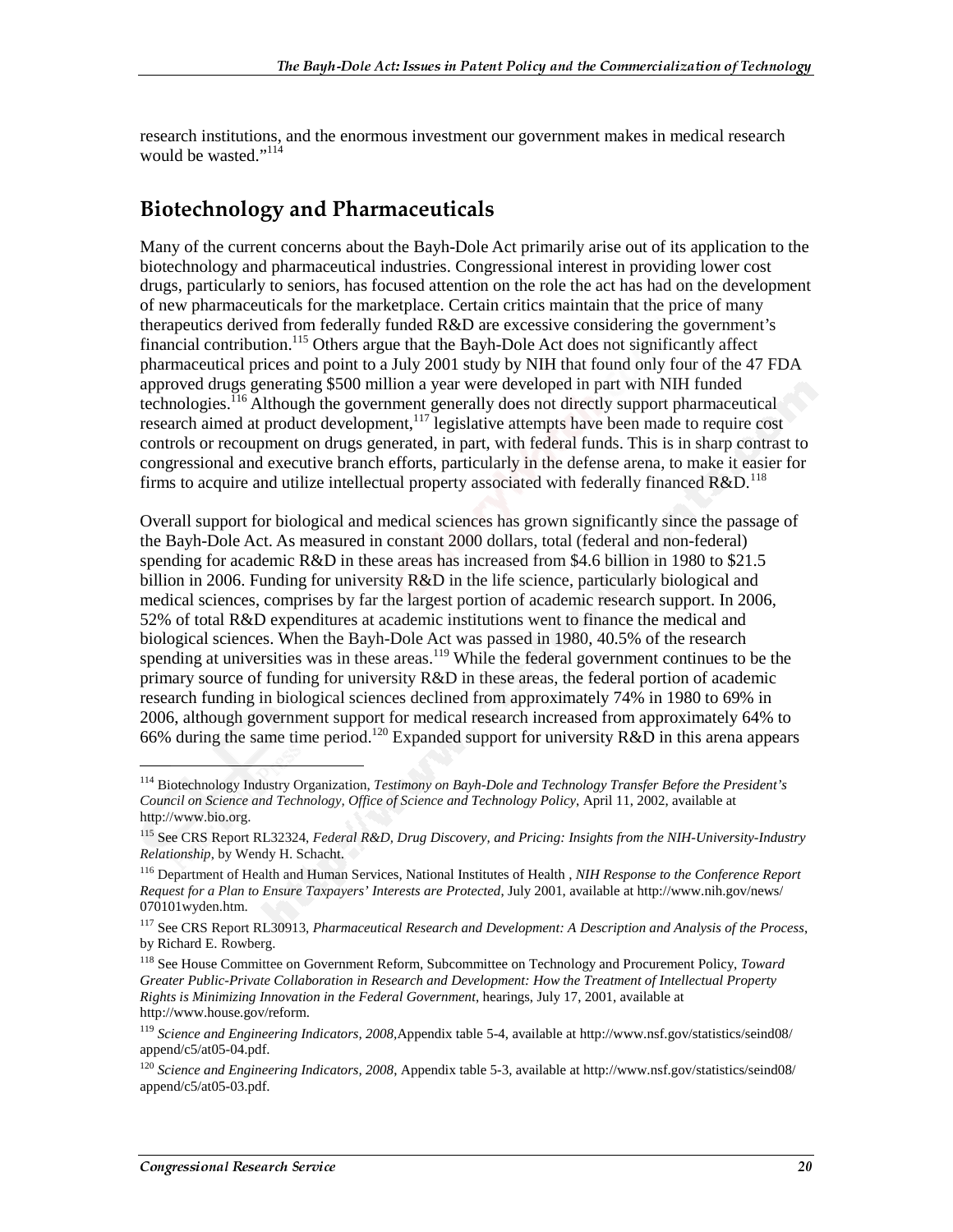to be important in relation to findings by the late Professor Edwin Mansfield showing that academic research was particularly significant in the development of new products and processes in the pharmaceutical and medical device industries.<sup>121</sup>

Interest and activity in the biomedical and biotechnology sectors has sparked some concern over the effects of the Bayh-Dole Act on research in these areas. According to information provided by the Boston Consulting Group, in the years between 1990 and 1999, new gene patents granted increased from about 400 to 2,800 while the number granted to universities expanded from 55% to 73% during that time period.<sup>122</sup> Similarly, the number of U.S. biotechnology patents granted each year grew from 1,199 in 1990 to 5,194 in 2006.<sup>123</sup> The focus on intellectual property has led critics to charge that the Bayh-Dole Act encourages the patenting of fundamental research which, in turn, prevents further biomedical innovation. Law professors Rebecca Eisenberg and Arti Rai argue that due to the legislation, "proprietary claims have increasingly moved upstream from the end products themselves to the ground-breaking discoveries that made them possible in the first place."124 While patents are designed to spur innovation, Rai and Eisenberg maintain that certain patents hinder the process. From their perspective, by permitting universities to patent discoveries made under federal funding, the Bayh-Dole Act "draws no distinction between inventions that lead directly to commercial products and fundamental advances that enable further scientific studies."<sup>125</sup> These basic innovations are generally known as "research tools."

Eisenberg and Professor Richard Nelson argue that ownership of research tools may "impose significant transaction costs" that result in delayed innovation and possible future litigation.<sup>126</sup> It also can stand in the way of research by others:

Broad claims on early discoveries that are fundamental to emerging fields of knowledge are particularly worrisome in light of the great value, demonstrated time and again in history of science and technology, of having many independent minds at work trying to advance a field. Public science has flourished by permitting scientists to challenge and build upon the work of rivals.<sup>127</sup>

Similar concerns were expressed by Harold Varmus, President of Memorial Sloan-Kettering and former Director of NIH. In July 2000 prepared testimony, he spoke to being "troubled by widespread tendencies to seek protection of intellectual property increasingly early in the process that ultimately leads to products of obvious commercial value, because such practices can have detrimental effects on science and its delivery of health benefits."<sup>128</sup> While the Bayh-Dole Act and

l

<sup>121</sup> Edwin Mansfield, "Academic Research and Industrial Innovation: An Update of Empirical Findings," *Research Policy*, 1998, 773-776.

<sup>122</sup> Hamilton Moses, III and Joseph B. Martin, "Academic Relationships with Industry," *Journal of the American Medical Association*, February 21, 2001, 933.

<sup>123</sup> *Science and Engineering Indicators, 2008*, Appendix Tables 6-48 and 6-49, available at http://www.nsf.gov/ statistics/seind08/append/c6/at06-48.pdf and http://www.nsf.gov/statistics/seind08/append/c6/at06-49.pdf.

<sup>124</sup> Arti K. Rai and Rebecca S. Eisenberg, "Bayh-Dole Reform and the Progress of Biomedicine," *American Scientist*, January- February 2003, 52.

 $125$  Ibid.

<sup>126</sup> Rebecca S. Eisenberg and Richard R. Nelson, "Public vs. Proprietary Science: A Fruitful Tension?," *Daedalus*, Spring 2002.

 $127$  Ibid.

<sup>&</sup>lt;sup>128</sup> Hearings on Gene Patents and Other Genomic Inventions.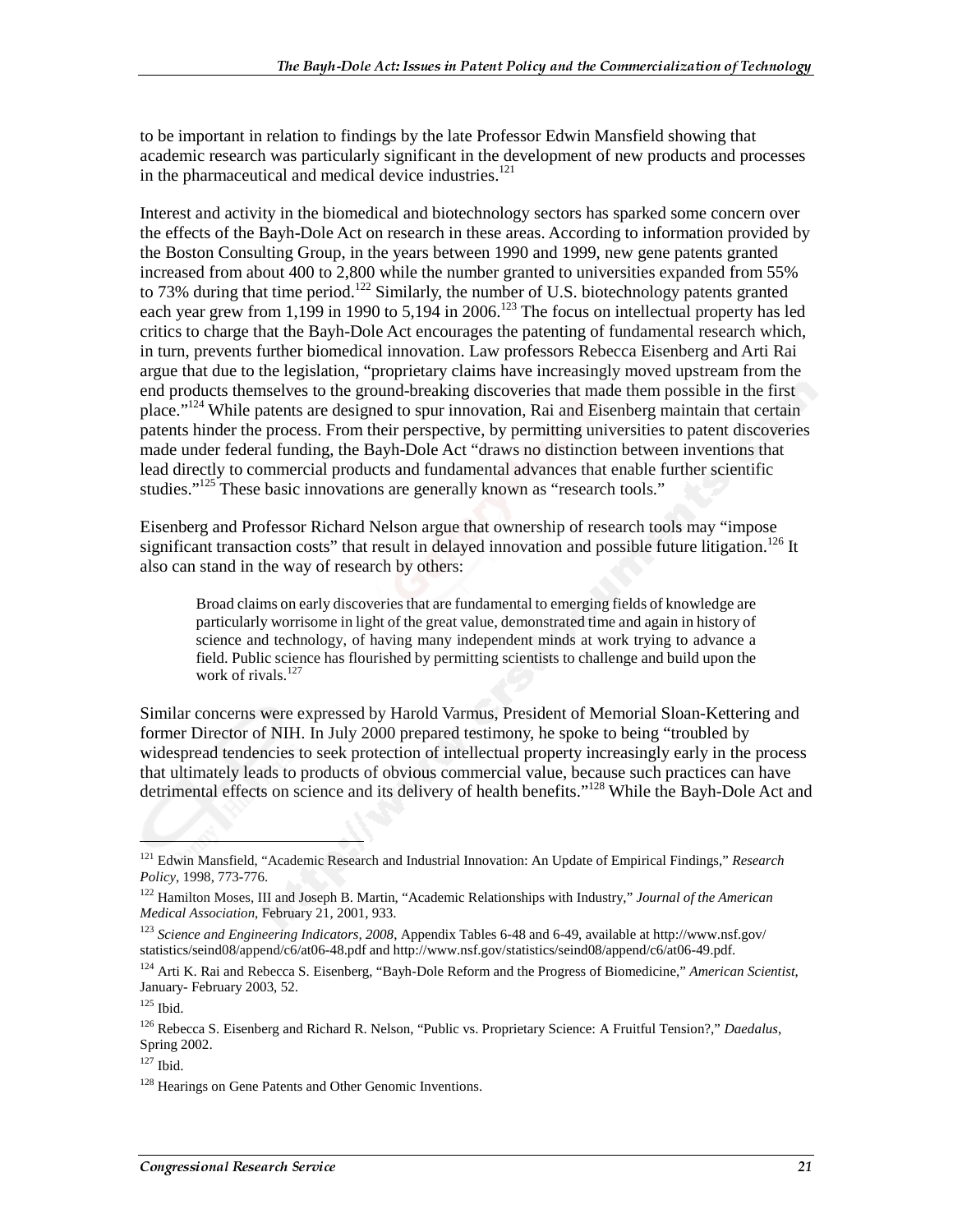scientific advances have helped generate a dynamic biotechnology industry, there have been changes that " ... are not always consistent with the best interests of science."<sup>129</sup>

However, as Varmus and others acknowledge, the remedies to this situation are not necessarily associated with the Bayh-Dole Act. Yale's Richard Levin noted that while some research should be kept in the public domain, including research tools, the fact that it is privatized is not the result of the Bayh-Dole Act, but rather the result of patent law made by the courts and the Congress. Therefore, he believes that changes to the act are not the appropriate means to address the issues.<sup>130</sup> Other experts agree that "many of the issues that are identified today as negative consequences of Bayh-Dole can be traced to the institutional polices [of universities] structured to optimize institutional benefits and income, rather than to the Act itself."<sup>131</sup>

Current law, as reaffirmed by court decisions, permits the patenting of research tools. However, there have been efforts to encourage the widespread availability of these tools. Marie Freire testified that the value to society is greatest if the research tools are easily available for use in research. She asserted that there is a need to balance commercial interests with public interests.<sup>132</sup> To achieve this balance, NIH has developed guidelines for universities and companies receiving federal funding that make clear research tools are to be made available to other scientists under reasonable terms.<sup>133</sup> In addition, the U.S. Patent and Trademark Office recently made changes in the guidelines used to determine the patentability of biotechnology discoveries.

Studies by Professors John Walsh, Ashish Arora, Wesley Cohen, and Charlene Cho found that although there are now more patents associated with biomedical research, and on more fundamental work, there is little evidence that work has been curtailed due to intellectual property issues associated with research tools.<sup>134</sup> Scientists are able to continue their research by "licensing, inventing around patents, going offshore, the development and use of public databases and research tools, court challenges, and simply using the technology without a license (i.e., infringement)." According to the authors, private sector owners of patents permitted such infringement in academia (with the exception of those associated with diagnostic tests in clinical trials) "partly because it can increase the value of the patented technology."

### **Concluding Observations**

The discussion surrounding changes to the patent laws in the 1980s, and the debate over technology transfer since the late 1970s, acknowledged many of the issues currently being explored. As a result of expressed concerns, certain safeguards were built into the activities authorized by the Bayh-Dole Act. As discussed previously, march-in rights, the government's

 $129$  Ibid.

<sup>130</sup> *Workshop on Academic IP: Effects of University Patenting and Licensing on Commercialization and Research*, 262.

<sup>131</sup> Sara Boettiger and Alan B. Bennet, "Bayh-Dole: IF We Knew Then What We Know Now," *Nature Biotechnology*, 24 (2006), available at http://www.nature.com/nbt/journal/v24/n3/full/nbt0306-320.html.

<sup>&</sup>lt;sup>132</sup> Senate Committee on Appropriations, Subcommittee on Labor, Health and Human Services, Education and Related Agencies, *Hearings*, August 1, 2001.

<sup>133</sup> Available on the NIH website at http://www.nih.gov.

<sup>134</sup> John P. Walsh, Ashish Arora, Wesley M. Cohen, "Working Through the Patent Problem," *Science*, February 14, 2003, 1021 and John P. Walsh, Charlene Cho, and Wesley Cohen, "View for the Bench: Patents and Material Transfers," *Science*, September 23, 2005, 2002-2003.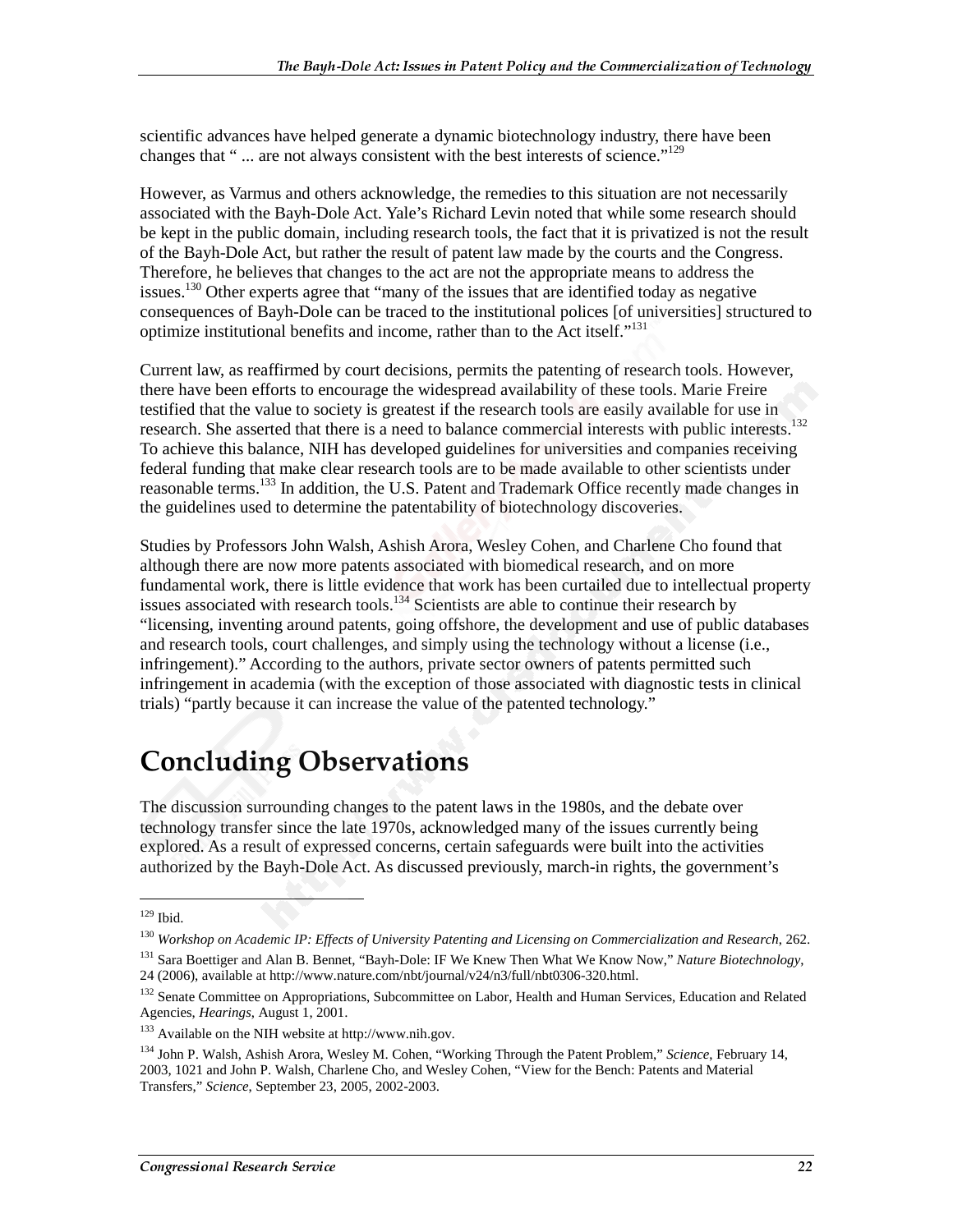retention of an irrevocable license to patents generated under federally funded R&D, publication requirements, and commercialization schedules, among other things, all are incorporated into the process to protect the public interest. While there is a potential for creating an "unfair" advantage for one company over another, this is balanced against the need for new technologies and techniques and their contribution to the well-being of the Nation.

Despite arguments that title should remain in the public sector where it is accessible to all interested parties, the earlier lack of exclusivity appeared to interfere with the further development and commercialization of federally funded R&D. During the 1980s, Congress determined that the dispensation of patent rights to universities, small businesses, and nonprofit institutions and cooperative efforts took precedence, projecting the greater good generated by new products and processes that improve the country's health and welfare. Lawmakers anticipated the economic benefits through increased revenues from profits, wages, and salaries. The government receives a significant payback through taxes on profits and society benefits from new jobs created and expanded productivity. The importance of patent ownership has been reinforced by the positive effects studies have demonstrated P.L. 96-517 is reported to have had on the emergence of new technologies and new techniques generated by American companies.

There remain areas of concern, as discussed above, that Congress may decide to pursue. Some argue, particularly with respect to pharmaceuticals and biotechnology, that under the Bayh-Dole Act companies are receiving too many benefits at the expense of the public. Others, particularly in the defense arena, assert that the existing rights retained by the government under the act are too restrictive and are an impediment to meeting federal needs. But the impact of the legislation is still seen as significant. As summed up by Howard Bremer, who was patent counsel to the Wisconsin Alumni Research Foundation from 1960 through 1988:

One important factor, which is often overlooked, is that the success was achieved without cost to the taxpayer. In other words, no separate appropriation of government funds was needed to establish or manage the effort. In fact, it has been estimated that the economic benefits flowing from the universities' licensing activities adds about \$41 billion to the United States economy.

Significant as that dollar amount is, it should not be overlooked that university inventions, arising, as most of them do, from basic research, have led to many products which have or exhibit the capability of saving lives or of improving the lives, safety and health of the citizens of the United States and around the world. In that context their contribution to society is immeasurable. $135$ 

<sup>135</sup> Howard Bremer, "The First Two Decades of the Bayh-Dole Act as Public Policy," *National Association of State Universities and Land-Grant Colleges*, November 11, 2001, available at http://www.nasulgc.org. c11173008